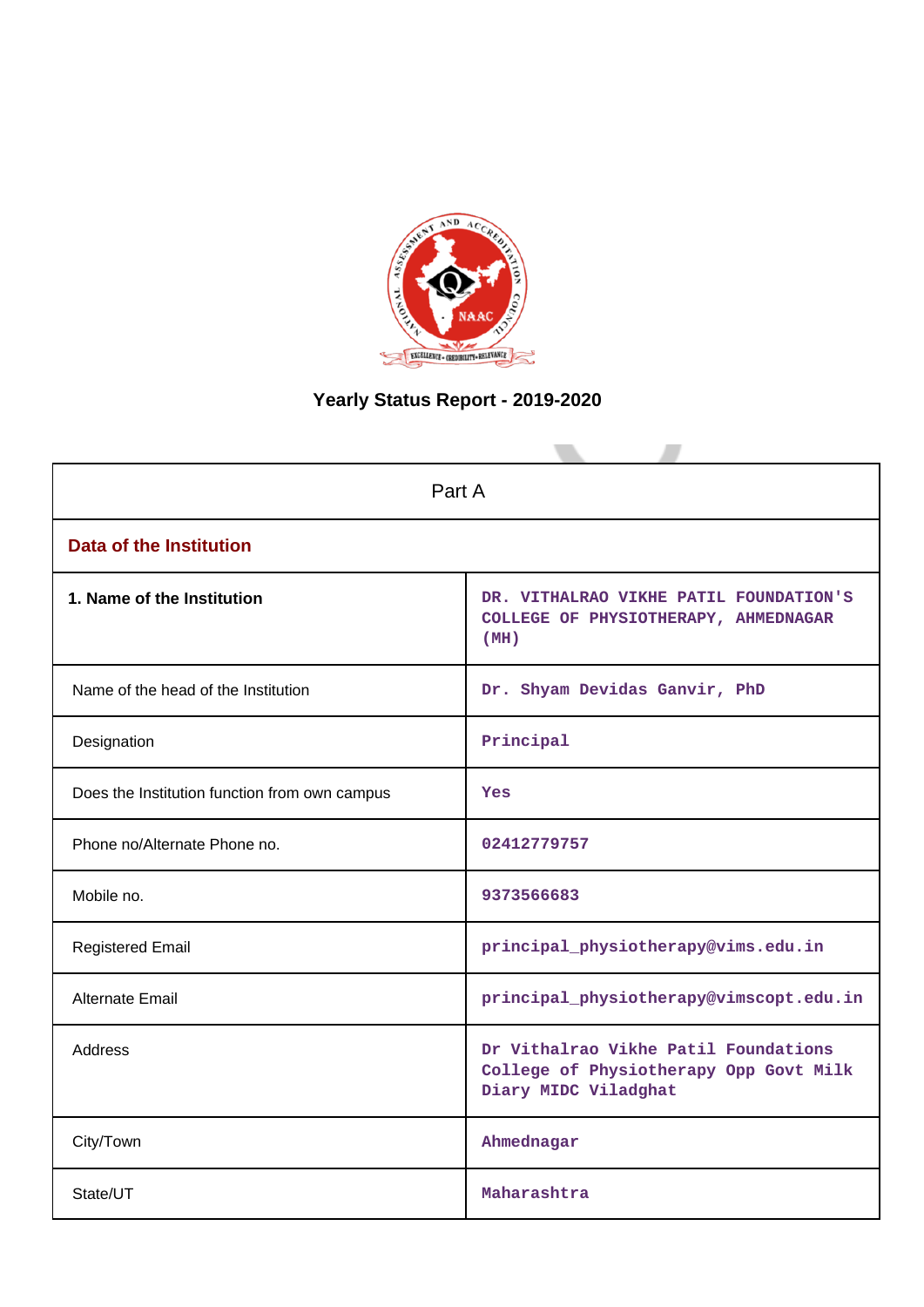| Pincode                                                                  | 414111                                                                                             |  |
|--------------------------------------------------------------------------|----------------------------------------------------------------------------------------------------|--|
| 2. Institutional Status                                                  |                                                                                                    |  |
| Affiliated / Constituent                                                 | Affiliated                                                                                         |  |
| Type of Institution                                                      | Co-education                                                                                       |  |
| Location                                                                 | Rural                                                                                              |  |
| <b>Financial Status</b>                                                  | Self financed                                                                                      |  |
| Name of the IQAC co-ordinator/Director                                   | Dr. Suvarna Shyam Ganvir, PhD                                                                      |  |
| Phone no/Alternate Phone no.                                             | 02412779757                                                                                        |  |
| Mobile no.                                                               | 9372910683                                                                                         |  |
| <b>Registered Email</b>                                                  | suvarna.ganvir@gmail.com                                                                           |  |
| <b>Alternate Email</b>                                                   | principal_physiotherapy@vimscopt.edu.in                                                            |  |
| 3. Website Address                                                       |                                                                                                    |  |
| Web-link of the AQAR: (Previous Academic Year)                           | https://www.vimscopt.edu.in/pdf/othe<br>r/AOAR%202018-19.pdf?page=hsn#toolbar=0                    |  |
| 4. Whether Academic Calendar prepared during<br>the year                 | Yes                                                                                                |  |
| if yes, whether it is uploaded in the institutional website:<br>Weblink: | https://www.vimscopt.edu.in/pdf/other/A<br>cademic%20Calender%202019-20.pdf?page=h<br>sn#toolbar=0 |  |

# **5. Accrediation Details**

| Cycle | Grade | <b>CGPA</b> | Year of      | Validity          |             |
|-------|-------|-------------|--------------|-------------------|-------------|
|       |       |             | Accrediation | Period From       | Period To   |
|       | A     | 3.02        | 2021         | $11 - Aug - 2021$ | 12-Aug-2021 |

# **6. Date of Establishment of IQAC 13-Apr-2015**

# **7. Internal Quality Assurance System**

Quality initiatives by IQAC during the year for promoting quality culture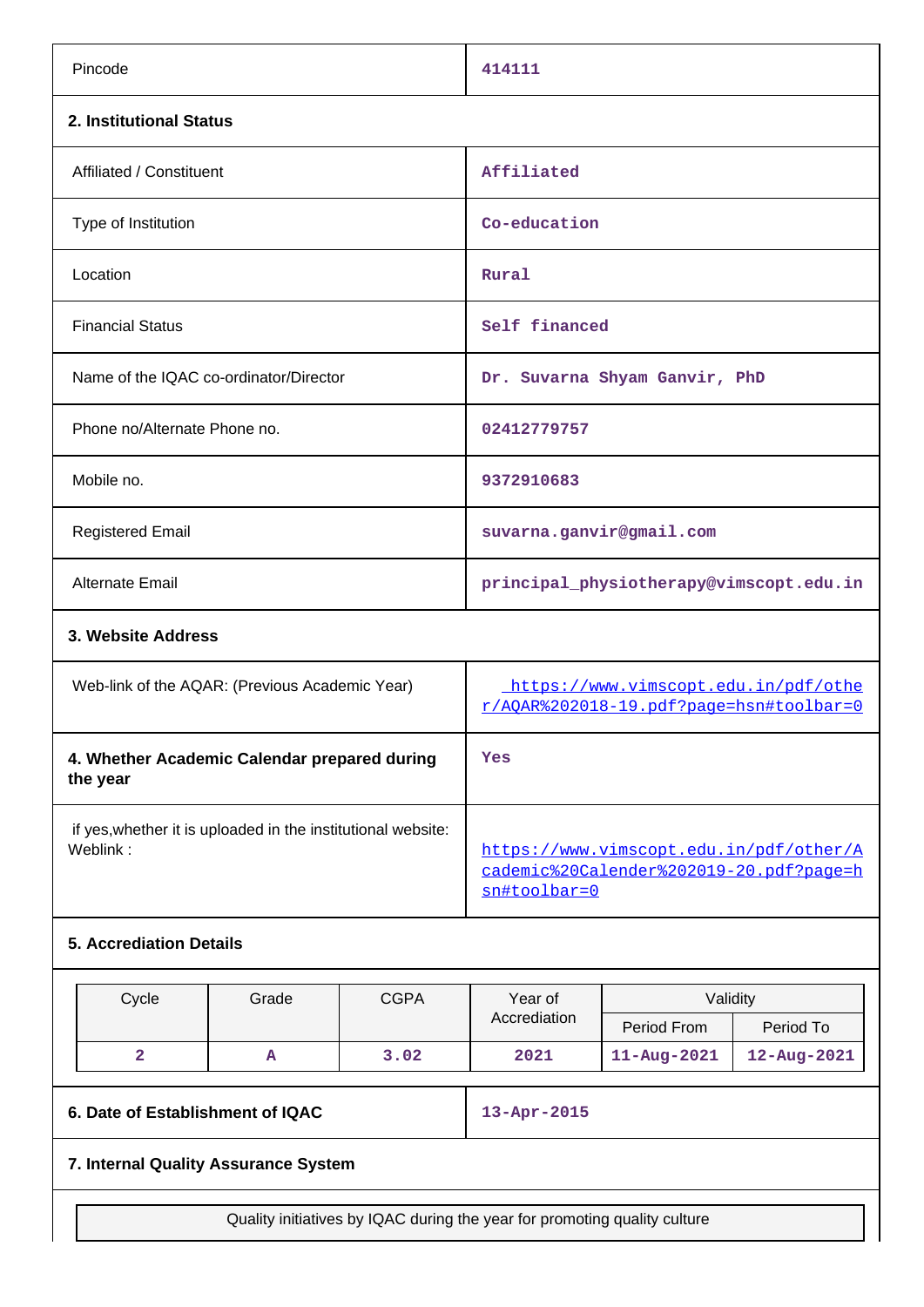| Item /Title of the quality initiative by<br><b>IQAC</b>                                                    | Date & Duration               | Number of participants/ beneficiaries |
|------------------------------------------------------------------------------------------------------------|-------------------------------|---------------------------------------|
| Skill Development<br>workshop for students to<br>improve their hands on<br>skills for patient<br>treatment | $08 - Aug - 2019$<br>ı        | 140                                   |
| Experiential learning<br>among students<br>facilitated                                                     | $16 - Dec - 2019$<br>1        | 50                                    |
| Workshop on IPR                                                                                            | 18-Feb-2020<br>1              | 25                                    |
| Basic Workshop On<br>Research Methodology                                                                  | $18 - Nov - 2019$<br>3        | 30                                    |
| Good Clinical Pratice                                                                                      | $02 - \text{Mar} - 2020$<br>1 | 40                                    |
| Synopsis Writing                                                                                           | $15 - Jan - 2020$<br>1        | 25                                    |
| Dessertation Writing                                                                                       | $23 - Jan - 2020$<br>1        | 43                                    |
|                                                                                                            | No Files Uploaded !!!         |                                       |

# **8. Provide the list of funds by Central/ State Government- UGC/CSIR/DST/DBT/ICMR/TEQIP/World Bank/CPE of UGC etc.**

| Institution/Departmen<br>t/Faculty | Scheme              | <b>Funding Agency</b> | Year of award with<br>duration | Amount |  |
|------------------------------------|---------------------|-----------------------|--------------------------------|--------|--|
| Institution                        | Savitribai<br>Phule | MUHS, Nashik          | 2019                           | 75000  |  |
| View File                          |                     |                       |                                |        |  |

| 9. Whether composition of IQAC as per latest<br><b>NAAC</b> guidelines:                                            | Yes       |
|--------------------------------------------------------------------------------------------------------------------|-----------|
| Upload latest notification of formation of IQAC                                                                    | View File |
| 10. Number of IQAC meetings held during the<br>year :                                                              | 4         |
| The minutes of IQAC meeting and compliances to the<br>decisions have been uploaded on the institutional<br>website | Yes       |
| Upload the minutes of meeting and action taken report                                                              | View File |
| 11. Whether IQAC received funding from any of<br>the funding agency to support its activities<br>during the year?  | No        |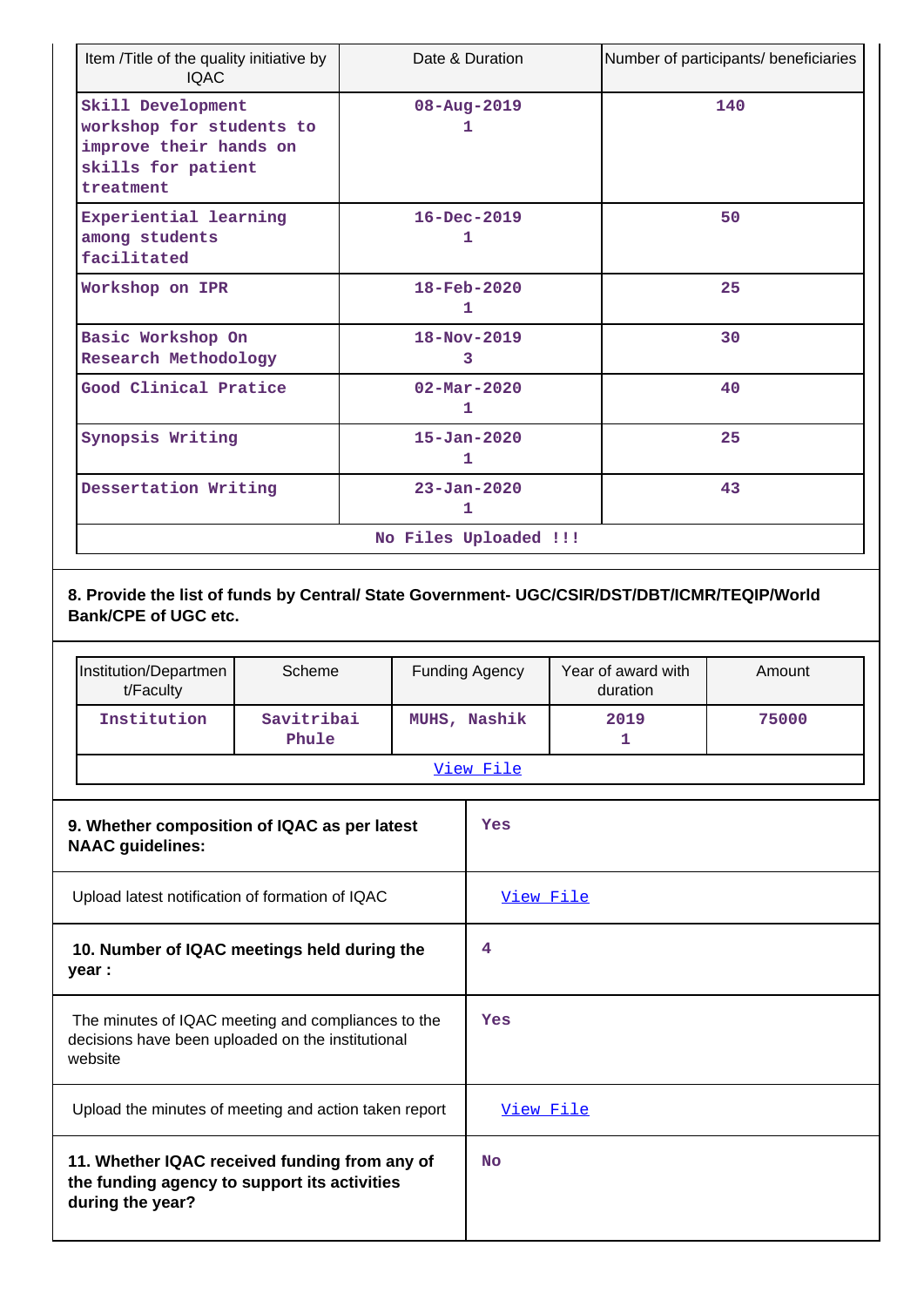### **12. Significant contributions made by IQAC during the current year(maximum five bullets)**

**1. In the routine orientation programmes of Undergraduate students introduction related to be various equipments instruments available in each dept. was include from this year onwards. This enable students to understand the relevance of this instrument in their theory as well as practical / clinical application.**

**IQAC was responsible for effective curriculum delivery in the institute. While most of the programs were similar to the ones that are already in place, some few additions were done so that there is improvement in the effective curriculum delivery.**

**Incorporation of module of ethics in the regular teaching of all professional years as described in the syllabus provided by the parent university.**

**Experiential learning was facilitated in the form of structured clinical posting from second year onwards.**

**Integrated teaching was incorporated in the regular teaching program of final year students with some modifications as suggested by the previous year student's feedback**

#### **No Files Uploaded !!!**

**13. Plan of action chalked out by the IQAC in the beginning of the academic year towards Quality Enhancement and outcome achieved by the end of the academic year**

| Plan of Action                                                                                                       | Achivements/Outcomes                                                                                                                                                                |
|----------------------------------------------------------------------------------------------------------------------|-------------------------------------------------------------------------------------------------------------------------------------------------------------------------------------|
| Addition of module of ethics in the<br>regular teaching of all professional<br>vears                                 | Students have become more vigilant<br>about ethical aspect and have started<br>in circuiting this principals in the<br>daily treatment session during their<br>rotational postings. |
|                                                                                                                      | View File                                                                                                                                                                           |
| 14. Whether AQAR was placed before statutory<br>body?                                                                | Yes                                                                                                                                                                                 |
| Name of Statutory Body                                                                                               | <b>Meeting Date</b>                                                                                                                                                                 |
| Local Managing Committee                                                                                             | $16 - Aug - 2019$                                                                                                                                                                   |
| 15. Whether NAAC/or any other accredited<br>body(s) visited IQAC or interacted with it to<br>assess the functioning? | <b>No</b>                                                                                                                                                                           |
| 16. Whether institutional data submitted to<br>AISHE:                                                                | Yes                                                                                                                                                                                 |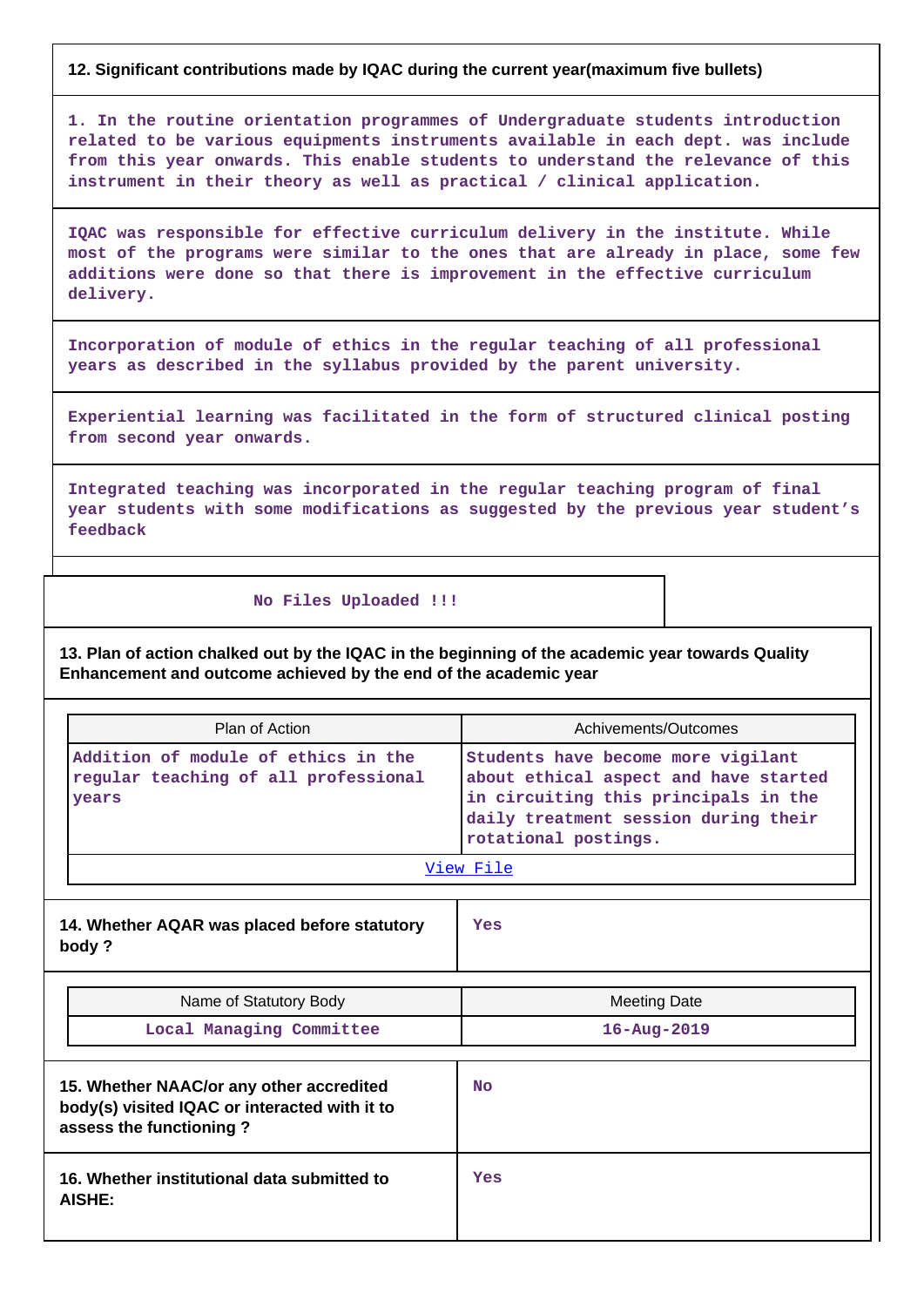| Year of Submission                                                                                  | 2019                                                                                                                                                                                                                                                                                                                                                                                                                                                                                                                                                                                                                                                                                                                                                                                                                                                                                                      |
|-----------------------------------------------------------------------------------------------------|-----------------------------------------------------------------------------------------------------------------------------------------------------------------------------------------------------------------------------------------------------------------------------------------------------------------------------------------------------------------------------------------------------------------------------------------------------------------------------------------------------------------------------------------------------------------------------------------------------------------------------------------------------------------------------------------------------------------------------------------------------------------------------------------------------------------------------------------------------------------------------------------------------------|
| Date of Submission                                                                                  | $31 - Dec - 2019$                                                                                                                                                                                                                                                                                                                                                                                                                                                                                                                                                                                                                                                                                                                                                                                                                                                                                         |
| 17. Does the Institution have Management<br><b>Information System?</b>                              | Yes                                                                                                                                                                                                                                                                                                                                                                                                                                                                                                                                                                                                                                                                                                                                                                                                                                                                                                       |
| If yes, give a brief descripiton and a list of modules<br>currently operational (maximum 500 words) | The institute has management<br>information system for day to day work,<br>monthly activities yearly Activities<br>for each activities incharge is<br>appointed who is responsible for<br>planning, execution evaluation in the<br>activates in different phage's. Review<br>of this activity is routinely taken in<br>monthly college council meeting of<br>teaching staff, nonteaching staff as<br>well as students. Example. - Year<br>coordinator are responsible for<br>preparing daily time table for the<br>students its effective implementation<br>by coordinating with all departments.<br>Incharge for class monitoring documents<br>the no. of classes taken per day<br>prepares a consolidated monthly reports<br>which is them discussed in the monthly<br>college council. Similarly yearly<br>activities are planned executed<br>analyzed for exam related issues by<br>examination cell. |

**Part B** 

# **CRITERION I – CURRICULAR ASPECTS**

### **1.1 – Curriculum Planning and Implementation**

 1.1.1 – Institution has the mechanism for well planned curriculum delivery and documentation. Explain in 500 words

 **Institute prepares its academic calendar before the beginning of academic session and takes all measures to avoid any delay during the entire academic year. Each year co-ordinator for each professional year is responsible for the smooth execution of curriculum delivery in terms of preparation of daily time table, frequent communication with all dept. teachers, maintaining attendance of students and monitoring the conduction of classes and practical schedule regularly, maintaining the records of class test & internal Assessments examinations, communication with parents & preparation of final IA marks. Examination cell is responsible for smooth transparent, timely internal Assessment examinations as prescribed by the parent university. It also prepares institutional & University result analysis which helps to understand the progress of students in general & of each student in particular. Similar curriculum delivery is done for the PG students in terms of regular PG activity 2 to 3 times per week & abiding the minimum standards prescribed by the university. For emphasizing curriculum execution in an efficient manner & for the maximum possible development of students, seminar presentations, class test, class room quizzes are conducted on a regular basis & necessary feedback**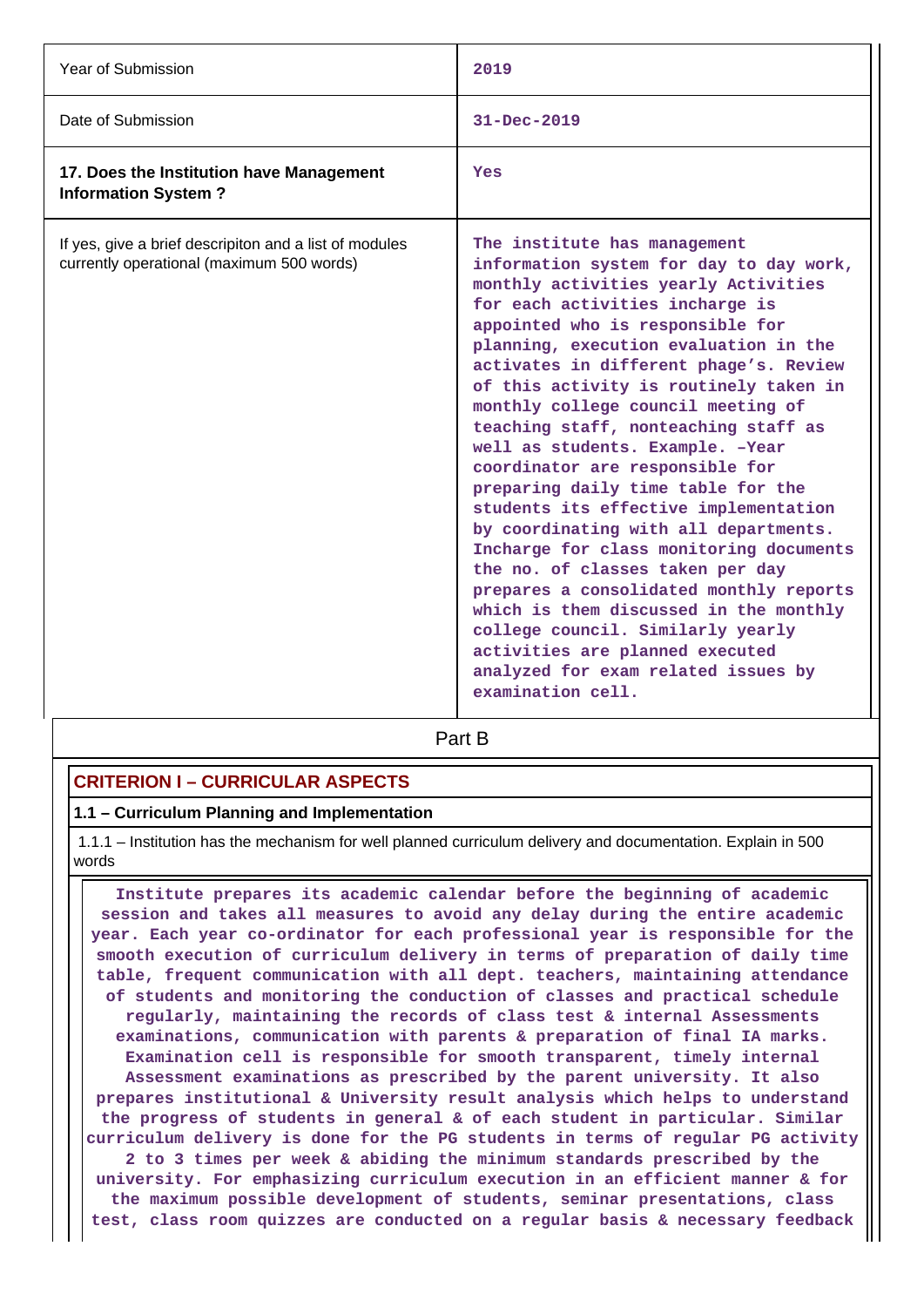| is given to the students for better performance next time.                                                                                                               |                              |          |                                                                 |                                            |
|--------------------------------------------------------------------------------------------------------------------------------------------------------------------------|------------------------------|----------|-----------------------------------------------------------------|--------------------------------------------|
| 1.1.2 - Certificate/ Diploma Courses introduced during the academic year                                                                                                 |                              |          |                                                                 |                                            |
| Certificate<br>Diploma Courses                                                                                                                                           | Dates of<br>Introduction     | Duration | Focus on employ<br>ability/entreprene<br>urship                 | <b>Skill</b><br>Development                |
| N11<br>Evidance<br><b>Based Physio</b><br>therapy                                                                                                                        | 20/08/2019                   | 2        | Learning<br>better physi<br>otherapy<br>management              | Improving<br>treatment<br>design<br>making |
| 1.2 - Academic Flexibility                                                                                                                                               |                              |          |                                                                 |                                            |
| 1.2.1 - New programmes/courses introduced during the academic year                                                                                                       |                              |          |                                                                 |                                            |
| Programme/Course                                                                                                                                                         | Programme Specialization     |          | Dates of Introduction                                           |                                            |
| PhD or DPhil                                                                                                                                                             | Physiotherapy                |          |                                                                 | 21/01/2019                                 |
|                                                                                                                                                                          | No file uploaded.            |          |                                                                 |                                            |
| 1.2.2 - Programmes in which Choice Based Credit System (CBCS)/Elective course system implemented at the<br>affiliated Colleges (if applicable) during the academic year. |                              |          |                                                                 |                                            |
| Name of programmes adopting<br><b>CBCS</b>                                                                                                                               | Programme Specialization     |          | Date of implementation of<br><b>CBCS/Elective Course System</b> |                                            |
| No Data Entered/Not Applicable !!!                                                                                                                                       |                              |          |                                                                 |                                            |
| 1.2.3 - Students enrolled in Certificate/ Diploma Courses introduced during the year                                                                                     |                              |          |                                                                 |                                            |
|                                                                                                                                                                          | Certificate                  |          | Diploma Course                                                  |                                            |
| <b>Number of Students</b>                                                                                                                                                | 24                           |          |                                                                 | Nil                                        |
| 1.3 - Curriculum Enrichment                                                                                                                                              |                              |          |                                                                 |                                            |
| 1.3.1 – Value-added courses imparting transferable and life skills offered during the year                                                                               |                              |          |                                                                 |                                            |
| Value Added Courses                                                                                                                                                      | Date of Introduction         |          | Number of Students Enrolled                                     |                                            |
| Soft Skill Development                                                                                                                                                   | 19/12/2019                   |          |                                                                 | 36                                         |
|                                                                                                                                                                          | No file uploaded.            |          |                                                                 |                                            |
| 1.3.2 - Field Projects / Internships under taken during the year                                                                                                         |                              |          |                                                                 |                                            |
| Project/Programme Title                                                                                                                                                  | Programme Specialization     |          | No. of students enrolled for Field<br>Projects / Internships    |                                            |
| <b>BPT</b>                                                                                                                                                               | Bachelor of<br>Physiotherapy |          |                                                                 | 60                                         |
| <b>MPT</b>                                                                                                                                                               | Master of Physiotherapy      |          |                                                                 | 12                                         |
|                                                                                                                                                                          | No file uploaded.            |          |                                                                 |                                            |
| 1.4 - Feedback System                                                                                                                                                    |                              |          |                                                                 |                                            |
| 1.4.1 - Whether structured feedback received from all the stakeholders.                                                                                                  |                              |          |                                                                 |                                            |
| <b>Students</b>                                                                                                                                                          |                              |          | Yes                                                             |                                            |
| Teachers                                                                                                                                                                 |                              |          | Yes                                                             |                                            |
| Employers                                                                                                                                                                |                              |          | Yes                                                             |                                            |
| Alumni<br>Yes                                                                                                                                                            |                              |          |                                                                 |                                            |
| Parents                                                                                                                                                                  |                              |          | Yes                                                             |                                            |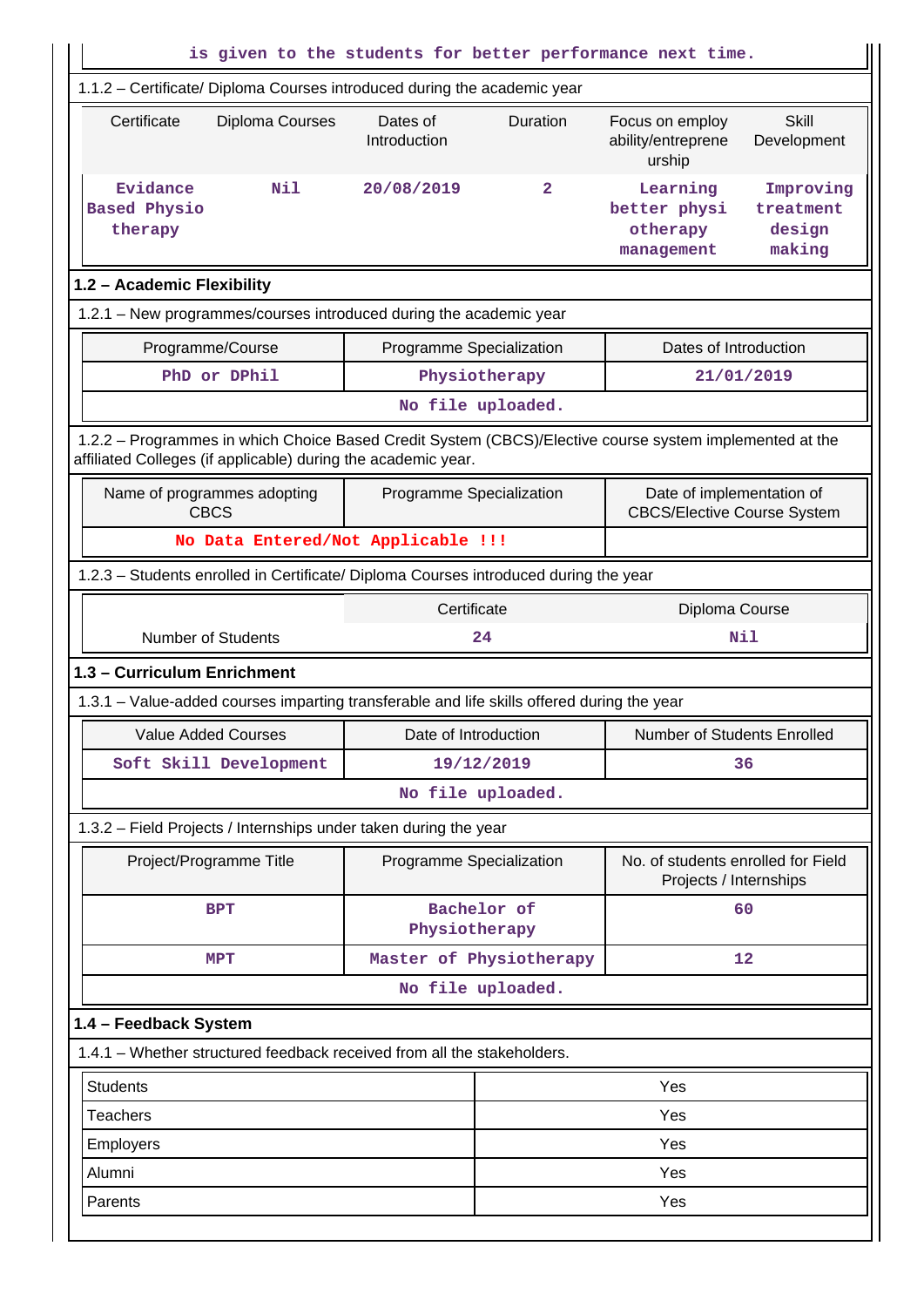1.4.2 – How the feedback obtained is being analyzed and utilized for overall development of the institution? (maximum 500 words)

### Feedback Obtained

**Regular feedback obtained from students for teachers institution helps to understand the loopholes in the current curriculum delivery overall institutional expectations by the students. Remedial measures are taken to reduced gap between student's expectations actual status. Alumni feedback helps to understand the oval functioning the institute from student's perspective on a bigger time frame which includes academic as well as non -academic issues I.e. right from admission process till obtaining leaving certificate from the institute. Parent's feedback provides a clear concept about financial as well as non-financial issues related to students' progress in the institution. This helps to develop a bond between parents institute their by avoiding the conflicts. Patients feedback taken regularly provides an idea about problems faced by patients for regular follow up and also emphasize on some positive aspect of health care delivery.**

# **CRITERION II – TEACHING- LEARNING AND EVALUATION**

### **2.1 – Student Enrolment and Profile**

2.1.1 – Demand Ratio during the year

| Name of the<br>Programme | Programme<br>Specialization  | Number of seats<br>available | Number of<br>Application received | <b>Students Enrolled</b> |
|--------------------------|------------------------------|------------------------------|-----------------------------------|--------------------------|
| <b>MPT</b>               | Master of<br>Physiotherapy   | $12 \overline{ }$            | 45                                | 12                       |
| <b>BPT</b>               | Bachelor of<br>Physiotherapy | 40                           | 140                               | 40                       |

**No file uploaded.**

# **2.2 – Catering to Student Diversity**

2.2.1 – Student - Full time teacher ratio (current year data)

| Year | Number of<br>students enrolled<br>in the institution<br>(UG) | Number of<br>students enrolled<br>in the institution<br>(PG) | Number of<br>fulltime teachers<br>available in the<br>institution | Number of<br>fulltime teachers<br>available in the<br>institution | Number of<br>teachers<br>teaching both UG<br>and PG courses |
|------|--------------------------------------------------------------|--------------------------------------------------------------|-------------------------------------------------------------------|-------------------------------------------------------------------|-------------------------------------------------------------|
|      |                                                              |                                                              | teaching only UG<br>courses                                       | teaching only PG<br>courses                                       |                                                             |
| 2019 | 180                                                          | 24                                                           | 14                                                                | Nill                                                              |                                                             |

**2.3 – Teaching - Learning Process**

 2.3.1 – Percentage of teachers using ICT for effective teaching with Learning Management Systems (LMS), Elearning resources etc. (current year data)

| Number of<br><b>Teachers on Roll</b>                                                              | Number of<br>teachers using<br>ICT (LMS, e-<br>Resources) | <b>ICT Tools and</b><br>resources<br>available | Number of ICT<br>enabled<br><b>Classrooms</b> | Numberof smart<br>classrooms | E-resources and<br>techniques used |
|---------------------------------------------------------------------------------------------------|-----------------------------------------------------------|------------------------------------------------|-----------------------------------------------|------------------------------|------------------------------------|
| 14                                                                                                | 14                                                        | 6                                              | 6                                             |                              | 10                                 |
|                                                                                                   |                                                           |                                                | No file uploaded.                             |                              |                                    |
| No file uploaded.                                                                                 |                                                           |                                                |                                               |                              |                                    |
| 2.3.2 – Students mentoring system available in the institution? Give details. (maximum 500 words) |                                                           |                                                |                                               |                              |                                    |

Yes, Mentor-mentee system is available in institute, aim of the system is to individually take care of the students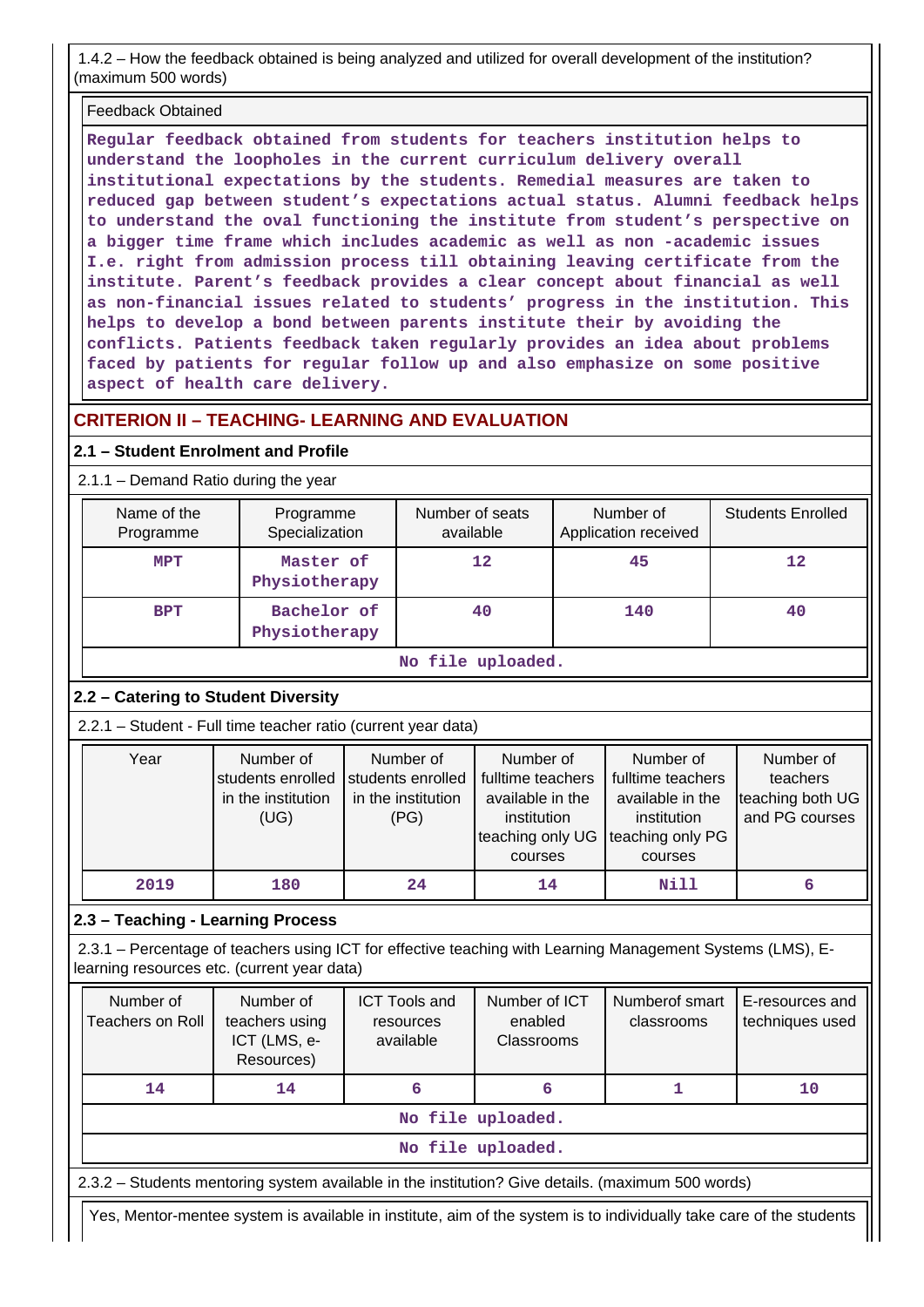academics, personal and psychological well being. dedicated and volunteering faculties take over as mentors for most of the students, specifically for the problem or the slow learners. they provide private audience to their mentees once in every two months. the mentees are encouraged to talk very frankly to their mentors. the mentormentee from is enclosed in the forms section of this handbook which has to be duly filled and signed after every meet. confidential issues need not be mentioned in the form. the guidelines are: 1) Confidentiality of personal information will be maintained between mentor and mentee. 2) Mentoring mentees attitude at regular basis will be done. 3) Interests of the students will be discovered and encouraged, be it curricular/cocurricular/extracurricular. 4) Weakness will be identified and will be strangthened at the earlist. 5) Motivation, reassurance and support will be given at all time of need. 6) Habits correction, if any will be done at the earliest. 7) Frequent updates will be done to the head of the institute/parent/guardians.

| Number of students enrolled in the<br>institution | Number of fulltime teachers | Mentor: Mentee Ratio |
|---------------------------------------------------|-----------------------------|----------------------|
| 180                                               |                             | 1:13                 |

## **2.4 – Teacher Profile and Quality**

2.4.1 – Number of full time teachers appointed during the year

| No. of sanctioned<br>positions | No. of filled positions | Vacant positions | <b>Positions filled during</b><br>the current year | No. of faculty with<br>Ph.D |
|--------------------------------|-------------------------|------------------|----------------------------------------------------|-----------------------------|
|                                |                         |                  | Nill                                               |                             |

 2.4.2 – Honours and recognition received by teachers (received awards, recognition, fellowships at State, National, International level from Government, recognised bodies during the year )

| Year of Award     | Name of full time teachers<br>receiving awards from<br>state level, national level,<br>international level | Designation | Name of the award,<br>fellowship, received from<br>Government or recognized<br>bodies |  |  |  |  |  |
|-------------------|------------------------------------------------------------------------------------------------------------|-------------|---------------------------------------------------------------------------------------|--|--|--|--|--|
| 2019              | Dr. Shyam Ganvir                                                                                           | Principal   | Assessors on NAAC<br>Assessors Portal                                                 |  |  |  |  |  |
| No file uploaded. |                                                                                                            |             |                                                                                       |  |  |  |  |  |

# **2.5 – Evaluation Process and Reforms**

 2.5.1 – Number of days from the date of semester-end/ year- end examination till the declaration of results during the year

| Programme Name    | Programme Code | Semester/year | Last date of the last<br>semester-end/year-<br>end examination | Date of declaration of<br>results of semester-<br>end/year-end<br>examination |  |  |  |  |
|-------------------|----------------|---------------|----------------------------------------------------------------|-------------------------------------------------------------------------------|--|--|--|--|
| MPT               | 1305009        | $2019 - 20$   | 31/10/2019                                                     | 31/12/2020                                                                    |  |  |  |  |
| <b>BPT</b>        | 1305001        | $2019 - 20$   | 31/07/2019                                                     | 30/06/2020                                                                    |  |  |  |  |
| No file uploaded. |                |               |                                                                |                                                                               |  |  |  |  |

# 2.5.2 – Reforms initiated on Continuous Internal Evaluation(CIE) system at the institutional level (250 words)

 **1. Provision of Model answer papers as an ideal reference for writing university papers- Answer sheets of meritorious students were identified, yearwise subject-wise by exam cell and kept it available for students on request. Accept of model answer paper after being made available in the library students have been utilising this by regularly issuing them. This is evident from the library usage statistics for the last one year. 2. Modifications for improvement in evaluation process-Implementation of university exam pattern of keeping one day gap in two theory papers, timing of examination in morning session during terminal prelims examinations. Exam cell provided deadline of one week for assessment of answer papers and declaration of result. Students were satisfied with this modification there were know representation regarding**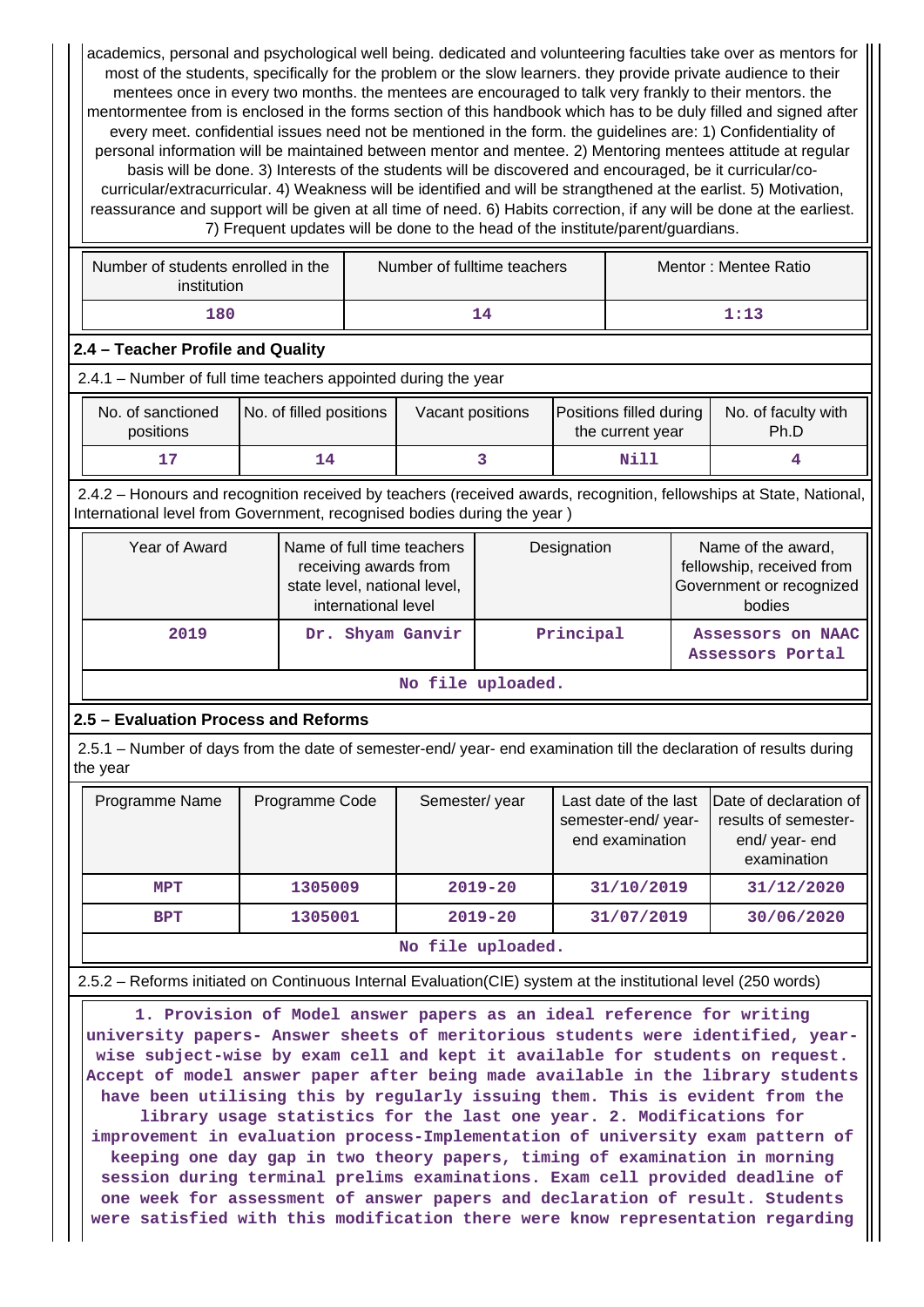**this issues in the last one year. Some departments found it not physically and hence the deadline was extended to 15 days.**

 2.5.3 – Academic calendar prepared and adhered for conduct of Examination and other related matters (250 words)

 **Preparation of meticulous programme specific academic calendar. This academic calendar acts as a guide for smooth conduction of curricular activities which includes day to day teaching and learning of UG and PG students, formative examination, submission of Internal assessment marks.**

### **2.6 – Student Performance and Learning Outcomes**

 2.6.1 – Program outcomes, program specific outcomes and course outcomes for all programs offered by the institution are stated and displayed in website of the institution (to provide the weblink)

<https://www.vimscopt.edu.in/naac>

2.6.2 – Pass percentage of students

| Programme<br>Code | Programme<br>Name                | Programme<br>Specialization         | Number of<br>students<br>appeared in the<br>final year<br>examination | Number of<br>students passed<br>in final year<br>examination | Pass Percentage |  |  |
|-------------------|----------------------------------|-------------------------------------|-----------------------------------------------------------------------|--------------------------------------------------------------|-----------------|--|--|
| 1305001           | <b>BPT</b>                       | Bachelor<br>Physiothe<br>оf<br>rapy | 31                                                                    | 31                                                           | 100             |  |  |
| 1305009           | MSK, Neuo,<br>MPT<br>Cardio, CBR |                                     | 24                                                                    | 23                                                           | 96              |  |  |
| No file uploaded. |                                  |                                     |                                                                       |                                                              |                 |  |  |

### **2.7 – Student Satisfaction Survey**

 2.7.1 – Student Satisfaction Survey (SSS) on overall institutional performance (Institution may design the questionnaire) (results and details be provided as weblink)

https://www.vimscopt.edu.in/Students\_Satisfaction\_Survey

# **CRITERION III – RESEARCH, INNOVATIONS AND EXTENSION**

### **3.1 – Resource Mobilization for Research**

3.1.1 – Research funds sanctioned and received from various agencies, industry and other organisations

| Nature of the Project              | <b>Duration</b> | Name of the funding<br>agency | Total grant<br>sanctioned | Amount received<br>during the year |  |  |  |  |
|------------------------------------|-----------------|-------------------------------|---------------------------|------------------------------------|--|--|--|--|
| No Data Entered/Not Applicable !!! |                 |                               |                           |                                    |  |  |  |  |
| No file uploaded.                  |                 |                               |                           |                                    |  |  |  |  |

### **3.2 – Innovation Ecosystem**

 3.2.1 – Workshops/Seminars Conducted on Intellectual Property Rights (IPR) and Industry-Academia Innovative practices during the year

| Title of workshop/seminar                 | Name of the Dept.                | Date       |
|-------------------------------------------|----------------------------------|------------|
| Basic Workshop On<br>Research Methodology | Musculoskeletal<br>Physiotherapy | 18/11/2019 |
| Good Clinical Practice                    | Musculoskeletal<br>Physiotherapy | 02/03/2020 |
| Synopsis Writing                          | Neurophysiotherapy               | 15/01/2020 |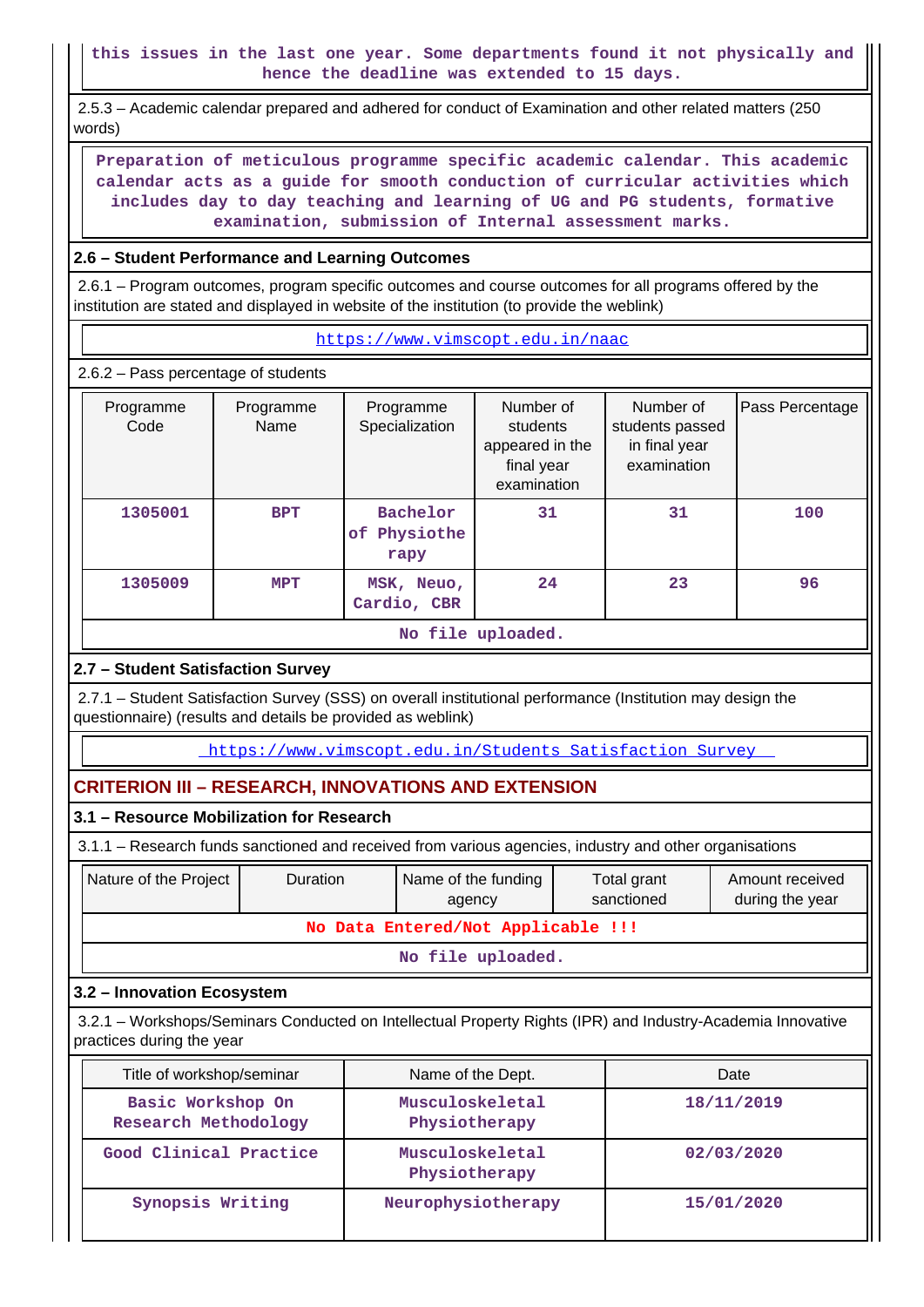|                                                                                                                                                                                         | Dessertation Writing<br>Community Physiotherapy<br>23/01/2020 |               |                                    |                   |                                                      |                         |                           |                         |                                                                                                                    |  |  |  |  |  |  |  |
|-----------------------------------------------------------------------------------------------------------------------------------------------------------------------------------------|---------------------------------------------------------------|---------------|------------------------------------|-------------------|------------------------------------------------------|-------------------------|---------------------------|-------------------------|--------------------------------------------------------------------------------------------------------------------|--|--|--|--|--|--|--|
| 3.2.2 - Awards for Innovation won by Institution/Teachers/Research scholars/Students during the year                                                                                    |                                                               |               |                                    |                   |                                                      |                         |                           |                         |                                                                                                                    |  |  |  |  |  |  |  |
| Title of the innovation<br>Name of Awardee<br>Date of award<br>Awarding Agency<br>Category                                                                                              |                                                               |               |                                    |                   |                                                      |                         |                           |                         |                                                                                                                    |  |  |  |  |  |  |  |
| No Data Entered/Not Applicable !!!                                                                                                                                                      |                                                               |               |                                    |                   |                                                      |                         |                           |                         |                                                                                                                    |  |  |  |  |  |  |  |
|                                                                                                                                                                                         |                                                               |               |                                    |                   | View File                                            |                         |                           |                         |                                                                                                                    |  |  |  |  |  |  |  |
| 3.2.3 - No. of Incubation centre created, start-ups incubated on campus during the year                                                                                                 |                                                               |               |                                    |                   |                                                      |                         |                           |                         |                                                                                                                    |  |  |  |  |  |  |  |
| Incubation<br>Center                                                                                                                                                                    | Name                                                          |               | Sponsered By                       |                   |                                                      | Name of the<br>Start-up |                           | Nature of Start-<br>up  | Date of<br>Commencement                                                                                            |  |  |  |  |  |  |  |
|                                                                                                                                                                                         |                                                               |               | No Data Entered/Not Applicable !!! |                   |                                                      |                         |                           |                         |                                                                                                                    |  |  |  |  |  |  |  |
|                                                                                                                                                                                         |                                                               |               |                                    | No file uploaded. |                                                      |                         |                           |                         |                                                                                                                    |  |  |  |  |  |  |  |
| 3.3 - Research Publications and Awards                                                                                                                                                  |                                                               |               |                                    |                   |                                                      |                         |                           |                         |                                                                                                                    |  |  |  |  |  |  |  |
| 3.3.1 - Incentive to the teachers who receive recognition/awards                                                                                                                        |                                                               |               |                                    |                   |                                                      |                         |                           |                         |                                                                                                                    |  |  |  |  |  |  |  |
|                                                                                                                                                                                         | <b>State</b>                                                  |               |                                    | National          |                                                      |                         |                           | International           |                                                                                                                    |  |  |  |  |  |  |  |
|                                                                                                                                                                                         | 02                                                            |               |                                    | 02                |                                                      |                         |                           |                         |                                                                                                                    |  |  |  |  |  |  |  |
| 3.3.2 - Ph. Ds awarded during the year (applicable for PG College, Research Center)                                                                                                     |                                                               |               |                                    |                   |                                                      |                         |                           |                         |                                                                                                                    |  |  |  |  |  |  |  |
|                                                                                                                                                                                         | Name of the Department                                        |               |                                    |                   |                                                      |                         |                           | Number of PhD's Awarded |                                                                                                                    |  |  |  |  |  |  |  |
|                                                                                                                                                                                         |                                                               | Physiotherapy |                                    |                   |                                                      |                         |                           | Nill                    |                                                                                                                    |  |  |  |  |  |  |  |
| 3.3.3 - Research Publications in the Journals notified on UGC website during the year                                                                                                   |                                                               |               |                                    |                   |                                                      |                         |                           |                         |                                                                                                                    |  |  |  |  |  |  |  |
| <b>Type</b>                                                                                                                                                                             |                                                               |               | Department                         |                   | Number of Publication<br>any)                        |                         | Average Impact Factor (if |                         |                                                                                                                    |  |  |  |  |  |  |  |
| National                                                                                                                                                                                |                                                               |               | Musculoskeletal<br>PT              |                   | $12 \overline{ }$                                    |                         |                           | <b>Nill</b>             |                                                                                                                    |  |  |  |  |  |  |  |
| National                                                                                                                                                                                |                                                               | Neuro PT      |                                    |                   |                                                      | 16                      |                           |                         | <b>Nill</b>                                                                                                        |  |  |  |  |  |  |  |
|                                                                                                                                                                                         | National                                                      |               | Cardiovascular<br>Resp. PT         |                   |                                                      | 13                      |                           |                         | <b>Nill</b>                                                                                                        |  |  |  |  |  |  |  |
| National                                                                                                                                                                                |                                                               |               | Community PT                       |                   |                                                      | 15                      |                           |                         | <b>Nill</b>                                                                                                        |  |  |  |  |  |  |  |
|                                                                                                                                                                                         |                                                               |               |                                    | No file uploaded. |                                                      |                         |                           |                         |                                                                                                                    |  |  |  |  |  |  |  |
| Proceedings per Teacher during the year                                                                                                                                                 |                                                               |               |                                    |                   |                                                      |                         |                           |                         | 3.3.4 - Books and Chapters in edited Volumes / Books published, and papers in National/International Conference    |  |  |  |  |  |  |  |
|                                                                                                                                                                                         | Department                                                    |               |                                    |                   |                                                      |                         |                           | Number of Publication   |                                                                                                                    |  |  |  |  |  |  |  |
|                                                                                                                                                                                         | Musculoskeletal PT                                            |               |                                    |                   |                                                      |                         |                           | 6                       |                                                                                                                    |  |  |  |  |  |  |  |
|                                                                                                                                                                                         |                                                               | Community PT  |                                    |                   |                                                      |                         |                           | 1                       |                                                                                                                    |  |  |  |  |  |  |  |
|                                                                                                                                                                                         |                                                               |               |                                    | No file uploaded. |                                                      |                         |                           |                         |                                                                                                                    |  |  |  |  |  |  |  |
| Web of Science or PubMed/ Indian Citation Index                                                                                                                                         |                                                               |               |                                    |                   |                                                      |                         |                           |                         | 3.3.5 - Bibliometrics of the publications during the last Academic year based on average citation index in Scopus/ |  |  |  |  |  |  |  |
| Title of the<br>Name of<br>Year of<br><b>Citation Index</b><br>Title of journal<br>Institutional<br>affiliation as<br>Paper<br>Author<br>publication<br>mentioned in<br>the publication |                                                               |               |                                    |                   | Number of<br>citations<br>excluding self<br>citation |                         |                           |                         |                                                                                                                    |  |  |  |  |  |  |  |
|                                                                                                                                                                                         |                                                               |               | No Data Entered/Not Applicable !!! |                   |                                                      |                         |                           |                         |                                                                                                                    |  |  |  |  |  |  |  |
|                                                                                                                                                                                         |                                                               |               |                                    | No file uploaded. |                                                      |                         |                           |                         |                                                                                                                    |  |  |  |  |  |  |  |
|                                                                                                                                                                                         |                                                               |               |                                    |                   |                                                      |                         |                           |                         |                                                                                                                    |  |  |  |  |  |  |  |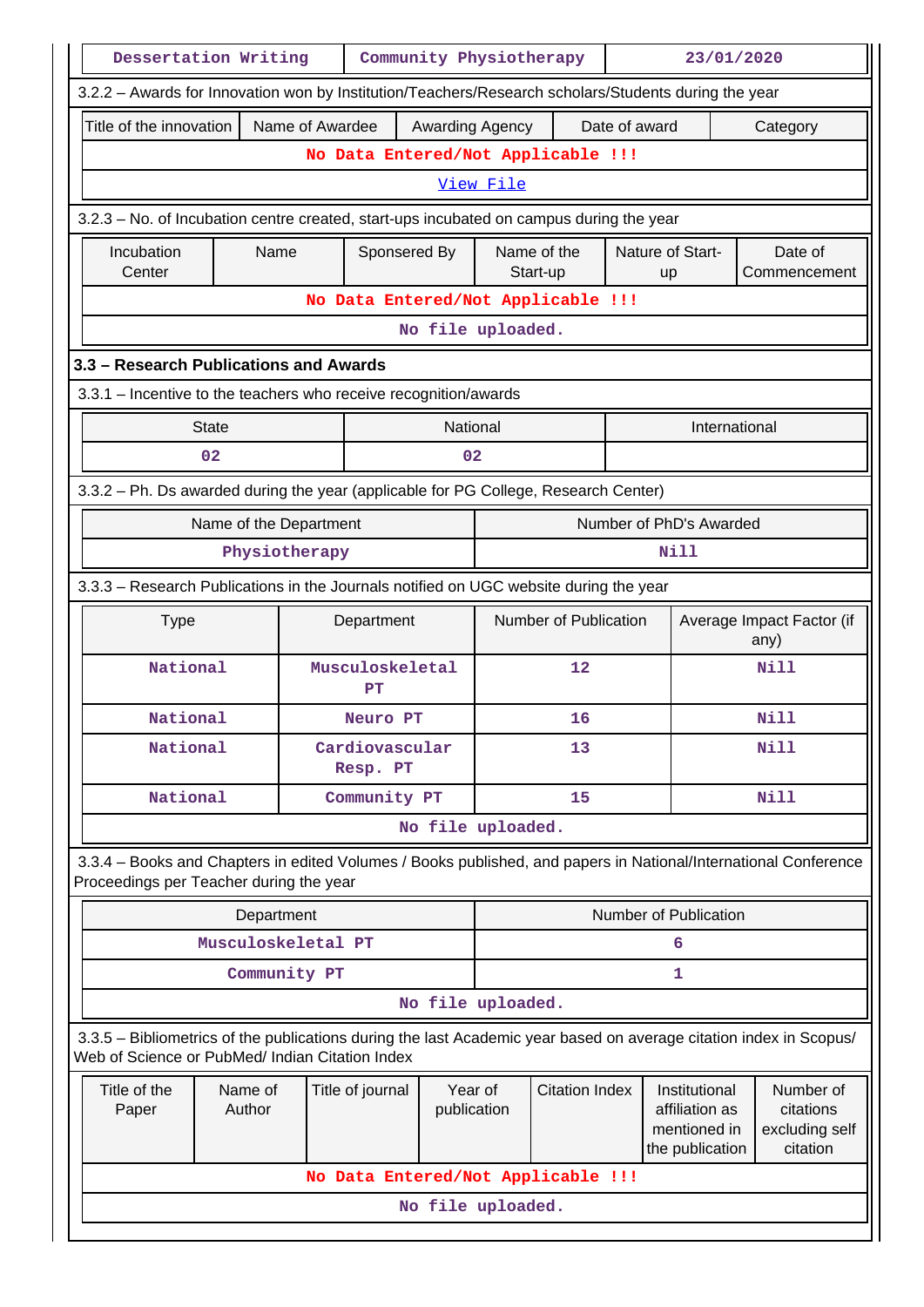| Title of the<br>Paper                                                                                                                                                                                              | Name of<br>Author                                                                  | Title of journal                                | Year of<br>publication |                | h-index                                                  | Number of<br>citations<br>excluding self |    | Institutional<br>affiliation as<br>mentioned in          |  |  |
|--------------------------------------------------------------------------------------------------------------------------------------------------------------------------------------------------------------------|------------------------------------------------------------------------------------|-------------------------------------------------|------------------------|----------------|----------------------------------------------------------|------------------------------------------|----|----------------------------------------------------------|--|--|
|                                                                                                                                                                                                                    |                                                                                    |                                                 |                        |                |                                                          | citation                                 |    | the publication                                          |  |  |
| No Data Entered/Not Applicable !!!                                                                                                                                                                                 |                                                                                    |                                                 |                        |                |                                                          |                                          |    |                                                          |  |  |
| No file uploaded.                                                                                                                                                                                                  |                                                                                    |                                                 |                        |                |                                                          |                                          |    |                                                          |  |  |
| 3.3.7 - Faculty participation in Seminars/Conferences and Symposia during the year:                                                                                                                                |                                                                                    |                                                 |                        |                |                                                          |                                          |    |                                                          |  |  |
| Number of Faculty                                                                                                                                                                                                  |                                                                                    | International                                   | National               |                | <b>State</b>                                             |                                          |    | Local                                                    |  |  |
| Attended/Semi<br>nars/Workshops                                                                                                                                                                                    |                                                                                    | <b>Nill</b>                                     |                        | 9              | Nill                                                     |                                          |    | <b>Nill</b>                                              |  |  |
|                                                                                                                                                                                                                    |                                                                                    |                                                 |                        | View File      |                                                          |                                          |    |                                                          |  |  |
| 3.4 - Extension Activities                                                                                                                                                                                         |                                                                                    |                                                 |                        |                |                                                          |                                          |    |                                                          |  |  |
| 3.4.1 – Number of extension and outreach programmes conducted in collaboration with industry, community and<br>Non- Government Organisations through NSS/NCC/Red cross/Youth Red Cross (YRC) etc., during the year |                                                                                    |                                                 |                        |                |                                                          |                                          |    |                                                          |  |  |
| Title of the activities                                                                                                                                                                                            |                                                                                    | Organising unit/agency/<br>collaborating agency |                        |                | Number of teachers<br>participated in such<br>activities |                                          |    | Number of students<br>participated in such<br>activities |  |  |
| Sainath Udyog<br><b>MIDC</b>                                                                                                                                                                                       |                                                                                    | Dept. of<br>Community PT                        |                        |                | 3                                                        |                                          | 35 |                                                          |  |  |
| Matoshree<br>Vrdhashram A.nagar                                                                                                                                                                                    |                                                                                    | Dept. of<br>Community PT                        |                        |                | $\overline{a}$                                           |                                          | 25 |                                                          |  |  |
| Asha Kendra<br>Puntamba                                                                                                                                                                                            |                                                                                    | Dept. of Neuro PT                               |                        |                | 3                                                        |                                          | 30 |                                                          |  |  |
|                                                                                                                                                                                                                    | Rehabilitation of<br>Dept. of Neuro PT<br>Children with<br>Physical<br>impairments |                                                 |                        |                | 3                                                        |                                          |    | 25                                                       |  |  |
| Rehabilitation of<br>Children with<br>developmental delay                                                                                                                                                          |                                                                                    | Dept. of Neuro PT                               |                        |                | $\overline{3}$                                           |                                          |    | 20                                                       |  |  |
| Screnning of<br>children for<br>developmental delay                                                                                                                                                                |                                                                                    | Dept. of Neuro PT                               |                        |                | $\overline{3}$                                           |                                          |    | 20                                                       |  |  |
| Visit to<br>Physically handicap<br>school                                                                                                                                                                          |                                                                                    | Dept. of<br>Community PT                        |                        | $\overline{2}$ |                                                          |                                          | 30 |                                                          |  |  |
| Industrial visit                                                                                                                                                                                                   |                                                                                    | Dept. of<br>Community PT                        |                        |                | $\overline{\mathbf{2}}$                                  |                                          | 25 |                                                          |  |  |
| Regular Camp of<br>NSS                                                                                                                                                                                             |                                                                                    | NSS Unit of the<br>college                      |                        |                | $\overline{2}$                                           |                                          | 40 |                                                          |  |  |
| Special camp of<br><b>NSS</b>                                                                                                                                                                                      |                                                                                    | NSS Unit of the<br>college                      |                        |                | 3                                                        |                                          |    | 40                                                       |  |  |
|                                                                                                                                                                                                                    |                                                                                    |                                                 | No file uploaded.      |                |                                                          |                                          |    |                                                          |  |  |
| 3.4.2 - Awards and recognition received for extension activities from Government and other recognized bodies<br>during the year                                                                                    |                                                                                    |                                                 |                        |                |                                                          |                                          |    |                                                          |  |  |
| Name of the activity                                                                                                                                                                                               |                                                                                    | Award/Recognition                               |                        |                | <b>Awarding Bodies</b>                                   |                                          |    | Number of students                                       |  |  |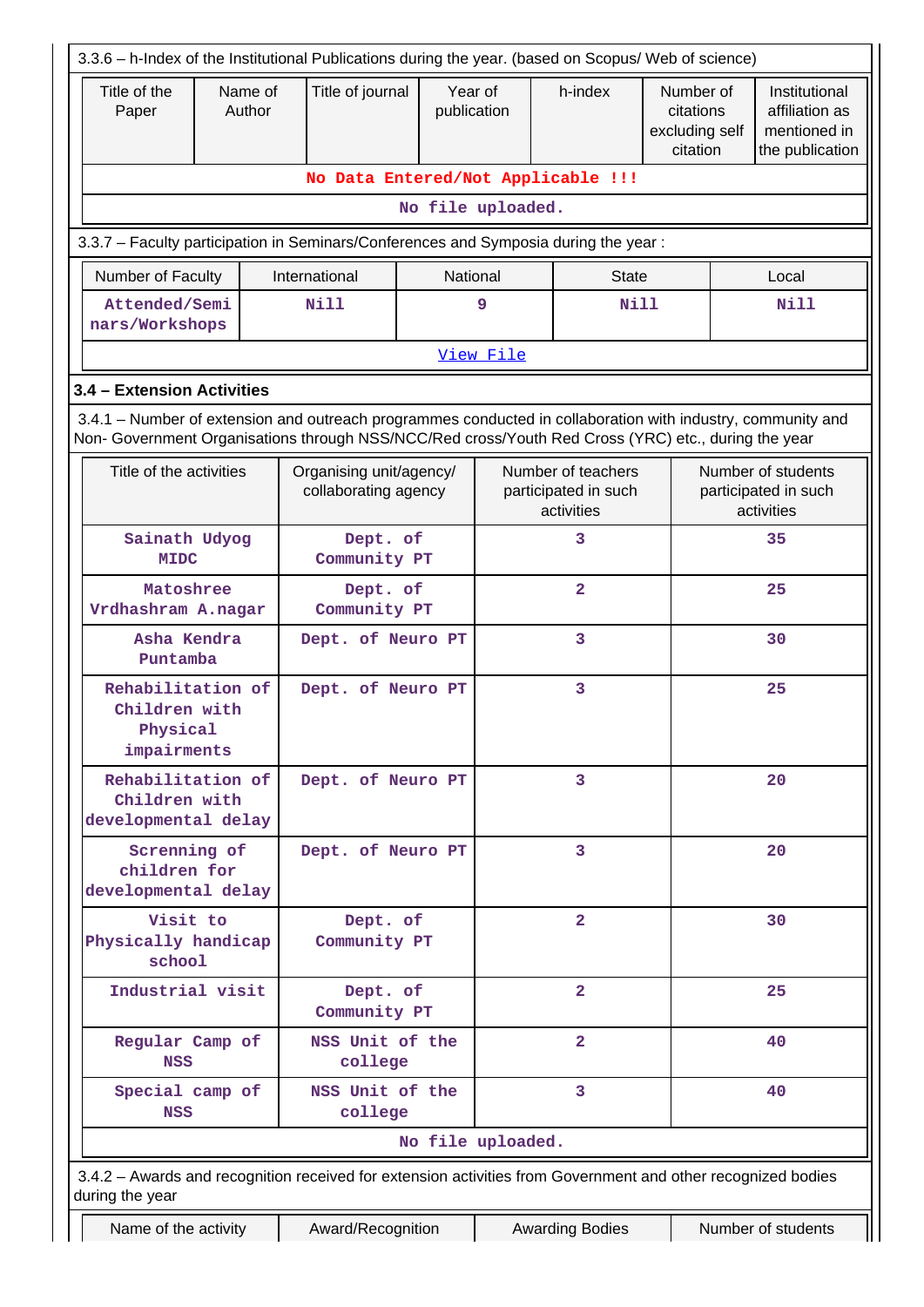|                                                                                                                                                                                                                |                         |                            |                                          |                                                                                                   |                                            |                                                         |                   |            |             | <b>Benefited</b>                                        |
|----------------------------------------------------------------------------------------------------------------------------------------------------------------------------------------------------------------|-------------------------|----------------------------|------------------------------------------|---------------------------------------------------------------------------------------------------|--------------------------------------------|---------------------------------------------------------|-------------------|------------|-------------|---------------------------------------------------------|
| Industrial Visit                                                                                                                                                                                               |                         | Contribution<br>Dedication |                                          | Bapurao Bapuji<br>Tanpure Shakari<br>sakhar Karkhana<br>Ltd.                                      |                                            |                                                         |                   | 30         |             |                                                         |
| Maximum Nagar<br>Raising Marathon                                                                                                                                                                              |                         |                            | activity                                 | Supporting in                                                                                     |                                            | nagar Raising<br>Marathon                               |                   | 25         |             |                                                         |
| Physiotherapy<br>treatment to<br>students                                                                                                                                                                      |                         |                            |                                          | Participation                                                                                     |                                            | Zilha Parishad,<br>A.nagar                              |                   |            |             | 20                                                      |
| Phsiotherapy<br>Treatment for<br>Students                                                                                                                                                                      |                         |                            |                                          | Participation                                                                                     | Mahanagarpalika                            | A.nagar                                                 |                   |            |             | 25                                                      |
| Safety Riding<br>Training                                                                                                                                                                                      |                         |                            | activity                                 | Participation in                                                                                  | Scooter india Ltd.                         |                                                         | Honda Motor cycle |            |             | 30                                                      |
|                                                                                                                                                                                                                |                         |                            |                                          | No file uploaded.                                                                                 |                                            |                                                         |                   |            |             |                                                         |
| 3.4.3 - Students participating in extension activities with Government Organisations, Non-Government<br>Organisations and programmes such as Swachh Bharat, Aids Awareness, Gender Issue, etc. during the year |                         |                            |                                          |                                                                                                   |                                            |                                                         |                   |            |             |                                                         |
| Name of the scheme                                                                                                                                                                                             |                         | agency                     | Organising unit/Agen<br>cy/collaborating |                                                                                                   | Name of the activity                       | Number of teachers<br>participated in such<br>activites |                   |            |             | Number of students<br>participated in such<br>activites |
| Aids<br><b>Awareness</b>                                                                                                                                                                                       |                         | Dept. of<br>Community PT   |                                          |                                                                                                   | 5<br>Role Play                             |                                                         |                   |            |             | 30                                                      |
| Swachh Bharat                                                                                                                                                                                                  |                         | NSS Unit                   |                                          | Drive                                                                                             | Cleanness<br>5                             |                                                         |                   |            | 40          |                                                         |
| Women<br>Empowerment                                                                                                                                                                                           |                         |                            | Dept. of<br>Community PT                 |                                                                                                   | 4<br><b>Awareness</b><br>Programme         |                                                         |                   |            | 25          |                                                         |
|                                                                                                                                                                                                                |                         |                            |                                          |                                                                                                   | No file uploaded.                          |                                                         |                   |            |             |                                                         |
| 3.5 - Collaborations                                                                                                                                                                                           |                         |                            |                                          |                                                                                                   |                                            |                                                         |                   |            |             |                                                         |
| 3.5.1 – Number of Collaborative activities for research, faculty exchange, student exchange during the year                                                                                                    |                         |                            |                                          |                                                                                                   |                                            |                                                         |                   |            |             |                                                         |
| Nature of activity                                                                                                                                                                                             |                         |                            | Participant                              |                                                                                                   | Source of financial support                |                                                         |                   |            |             | Duration                                                |
| Research                                                                                                                                                                                                       |                         |                            | 12                                       |                                                                                                   |                                            | Institute                                               |                   |            |             | 1                                                       |
|                                                                                                                                                                                                                |                         |                            |                                          |                                                                                                   | No file uploaded.                          |                                                         |                   |            |             |                                                         |
| 3.5.2 - Linkages with institutions/industries for internship, on-the- job training, project work, sharing of research<br>facilities etc. during the year                                                       |                         |                            |                                          |                                                                                                   |                                            |                                                         |                   |            |             |                                                         |
| Nature of linkage                                                                                                                                                                                              | Title of the<br>linkage |                            |                                          | Name of the<br>partnering<br>institution/<br>industry<br>/research lab<br>with contact<br>details | <b>Duration From</b><br><b>Duration To</b> |                                                         |                   |            | Participant |                                                         |
| Project<br>Work                                                                                                                                                                                                | Related<br>Research     | Community                  |                                          | Sainath<br>Udyog                                                                                  | 01/07/2019                                 |                                                         |                   | 30/06/2020 |             | 40                                                      |
|                                                                                                                                                                                                                |                         |                            |                                          |                                                                                                   | No file uploaded.                          |                                                         |                   |            |             |                                                         |
| 3.5.3 - MoUs signed with institutions of national, international importance, other universities, industries, corporate                                                                                         |                         |                            |                                          |                                                                                                   |                                            |                                                         |                   |            |             |                                                         |

Ш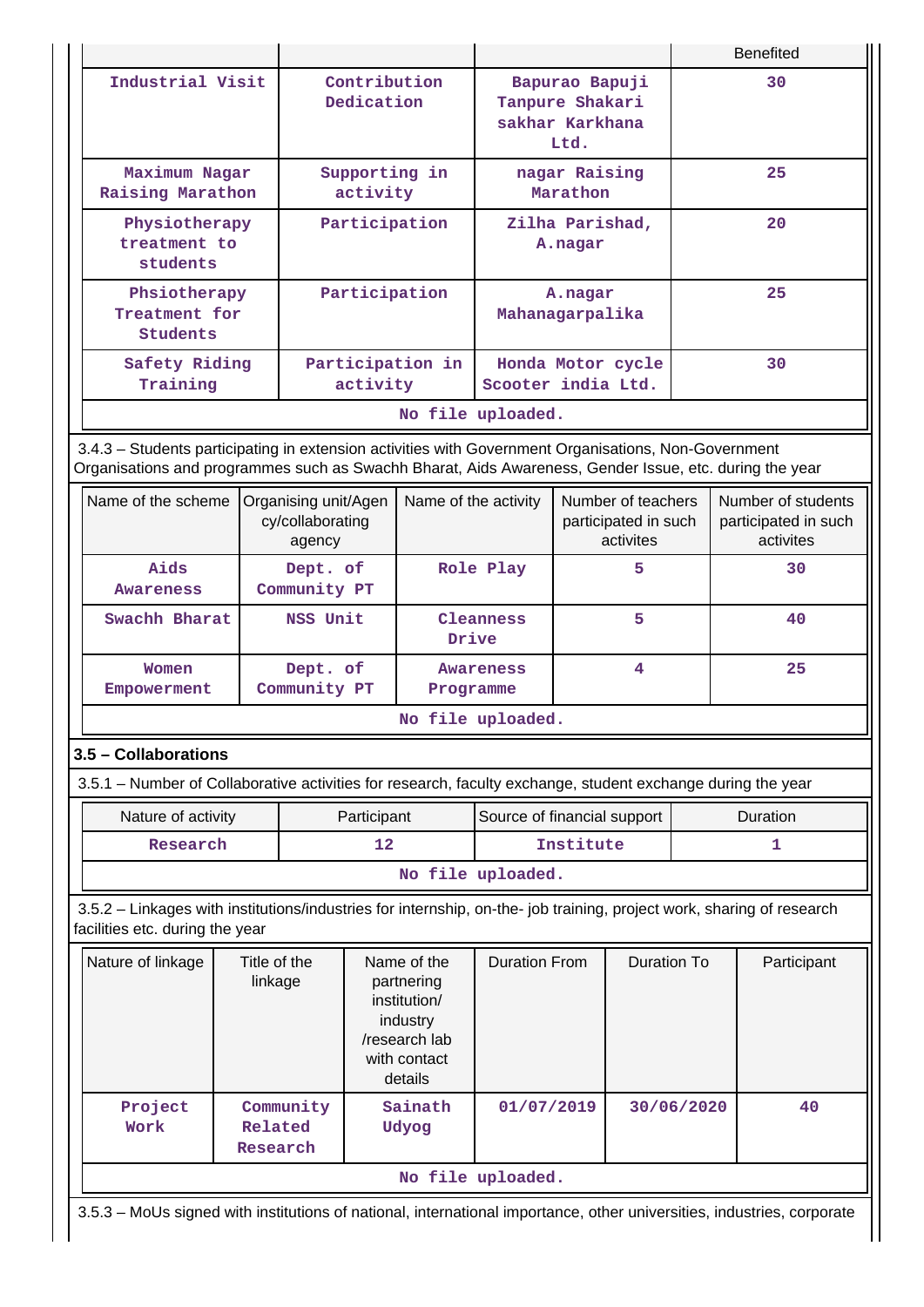houses etc. during the year

| nouses etc. auring the year                                                                 |                                             |                                |                                                           |  |  |  |  |  |  |
|---------------------------------------------------------------------------------------------|---------------------------------------------|--------------------------------|-----------------------------------------------------------|--|--|--|--|--|--|
| Organisation                                                                                | Date of MoU signed                          | Purpose/Activities             | Number of<br>students/teachers<br>participated under MoUs |  |  |  |  |  |  |
| Chairman Jilha<br>Karyakarni MPSC<br>Mukhya Adhikari<br>Jilha Parishad,<br>Ahmedangar       | 04/11/2019                                  | Service                        | 84                                                        |  |  |  |  |  |  |
| Pravara Institute<br>of Medical Sciences<br>(DU) Loni.                                      | 05/09/2019                                  | Service                        | 84                                                        |  |  |  |  |  |  |
|                                                                                             |                                             | No file uploaded.              |                                                           |  |  |  |  |  |  |
| <b>CRITERION IV - INFRASTRUCTURE AND LEARNING RESOURCES</b>                                 |                                             |                                |                                                           |  |  |  |  |  |  |
| 4.1 - Physical Facilities                                                                   |                                             |                                |                                                           |  |  |  |  |  |  |
| 4.1.1 - Budget allocation, excluding salary for infrastructure augmentation during the year |                                             |                                |                                                           |  |  |  |  |  |  |
| Budget allocated for infrastructure augmentation                                            |                                             |                                | Budget utilized for infrastructure development            |  |  |  |  |  |  |
|                                                                                             | Nill                                        |                                | 8.05                                                      |  |  |  |  |  |  |
| 4.1.2 - Details of augmentation in infrastructure facilities during the year                |                                             |                                |                                                           |  |  |  |  |  |  |
| <b>Facilities</b>                                                                           |                                             | <b>Existing or Newly Added</b> |                                                           |  |  |  |  |  |  |
| purchased (Greater than 1-0 lakh)<br>during the current year                                | Number of important equipments              | Newly Added                    |                                                           |  |  |  |  |  |  |
|                                                                                             | Classrooms with Wi-Fi OR LAN<br>Newly Added |                                |                                                           |  |  |  |  |  |  |
|                                                                                             |                                             | No file uploaded.              |                                                           |  |  |  |  |  |  |
| 4.2 - Library as a Learning Resource                                                        |                                             |                                |                                                           |  |  |  |  |  |  |
|                                                                                             |                                             |                                |                                                           |  |  |  |  |  |  |

|  | 4.2.1 - Library is automated {Integrated Library Management System (ILMS)} |  |
|--|----------------------------------------------------------------------------|--|
|--|----------------------------------------------------------------------------|--|

| Name of the ILMS<br>software | Nature of automation (fully<br>or patially) | Version | Year of automation |
|------------------------------|---------------------------------------------|---------|--------------------|
| Delnet                       | Fully                                       | 2019    | 2021               |
| Cloud9 -LMS<br>System        | Partially                                   | 2017    | 2021               |

4.2.2 – Library Services

| Library<br>Service Type   | Existing    |             | Newly Added |                   |     | Total |  |
|---------------------------|-------------|-------------|-------------|-------------------|-----|-------|--|
| Text<br><b>Books</b>      | 261         | 261         | 12          | $12 \overline{ }$ | 273 | 273   |  |
| Reference<br><b>Books</b> | 291         | 291         | 23          | 23                | 314 | 314   |  |
| $e-$<br>Journals          | Nill        | <b>Nill</b> | 30          | <b>Nill</b>       | 30  | Nill  |  |
| CD &<br>Video             | <b>Nill</b> | <b>Nill</b> | 100         | Nill              | 100 | Nill  |  |
| No file uploaded.         |             |             |             |                   |     |       |  |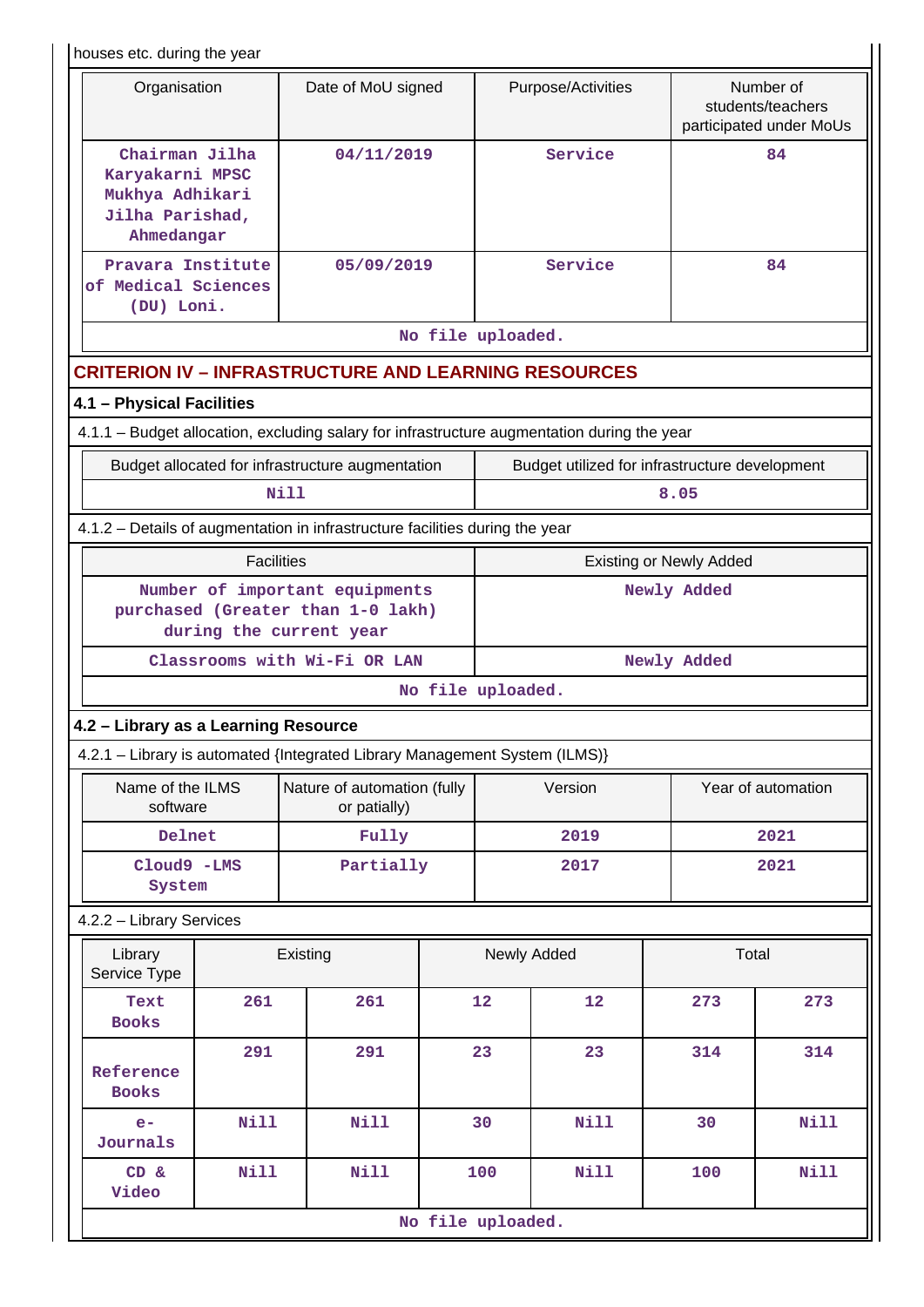| 4.2.3 - E-content developed by teachers such as: e-PG- Pathshala, CEC (under e-PG- Pathshala CEC (Under<br>Graduate) SWAYAM other MOOCs platform NPTEL/NMEICT/any other Government initiatives & institutional<br>(Learning Management System (LMS) etc |                                            |                |                         |              |                                          |                  |                                 |                                                     |             |
|---------------------------------------------------------------------------------------------------------------------------------------------------------------------------------------------------------------------------------------------------------|--------------------------------------------|----------------|-------------------------|--------------|------------------------------------------|------------------|---------------------------------|-----------------------------------------------------|-------------|
|                                                                                                                                                                                                                                                         | Name of the Teacher<br>Name of the Module  |                |                         |              | Platform on which module<br>is developed |                  | Date of launching e-<br>content |                                                     |             |
| Ganvir                                                                                                                                                                                                                                                  | Dr. Suvarna                                |                | <b>FDPS</b>             |              |                                          | Google Classroom |                                 | 29/06/2020                                          |             |
| No file uploaded.                                                                                                                                                                                                                                       |                                            |                |                         |              |                                          |                  |                                 |                                                     |             |
| 4.3 – IT Infrastructure                                                                                                                                                                                                                                 |                                            |                |                         |              |                                          |                  |                                 |                                                     |             |
| 4.3.1 - Technology Upgradation (overall)                                                                                                                                                                                                                |                                            |                |                         |              |                                          |                  |                                 |                                                     |             |
| <b>Total Co</b><br><b>Type</b><br>Computer<br>Internet<br>Computer<br>Office<br>Available<br><b>Browsing</b><br>Departme<br><b>Bandwidt</b><br>mputers<br>Lab<br>centers<br>Centers<br>nts<br>h (MBPS/<br>GBPS)                                         |                                            |                |                         |              | <b>Others</b>                            |                  |                                 |                                                     |             |
| Existin<br>g                                                                                                                                                                                                                                            | 15                                         | $\overline{2}$ | 15                      | 1            | 1                                        | 2010             | $\mathbf{1}$                    | 86                                                  | $\mathbf 0$ |
| Added                                                                                                                                                                                                                                                   | 3                                          | $\mathbf{O}$   | $\mathbf{O}$            | $\mathbf{O}$ | $\mathbf{O}$                             | $\mathbf{O}$     | $\Omega$                        | $\mathbf{0}$                                        | $\mathbf 0$ |
| Total                                                                                                                                                                                                                                                   | 18                                         | $\overline{a}$ | 15                      | 1            | 1                                        | 2010             | 1                               | 86                                                  | $\mathbf 0$ |
| 4.3.2 - Bandwidth available of internet connection in the Institution (Leased line)                                                                                                                                                                     |                                            |                |                         |              |                                          |                  |                                 |                                                     |             |
|                                                                                                                                                                                                                                                         |                                            |                |                         |              | 86 MBPS/ GBPS                            |                  |                                 |                                                     |             |
| 4.3.3 - Facility for e-content                                                                                                                                                                                                                          |                                            |                |                         |              |                                          |                  |                                 |                                                     |             |
|                                                                                                                                                                                                                                                         | Name of the e-content development facility |                |                         |              |                                          |                  | recording facility              | Provide the link of the videos and media centre and |             |
|                                                                                                                                                                                                                                                         | Delnet developing libarary                 |                |                         |              | https://delnet.in                        |                  |                                 |                                                     |             |
|                                                                                                                                                                                                                                                         | E-shodh Sindhu                             |                |                         |              |                                          |                  |                                 | https://ess.inflibnet.ac.in                         |             |
| World E-book Libarary                                                                                                                                                                                                                                   |                                            |                |                         |              | https://worldlibrary.in                  |                  |                                 |                                                     |             |
|                                                                                                                                                                                                                                                         |                                            |                | British Council Library |              |                                          |                  |                                 | https://www.britishcouncil.in                       |             |
| 4.4 - Maintenance of Campus Infrastructure                                                                                                                                                                                                              |                                            |                |                         |              |                                          |                  |                                 |                                                     |             |
| 4.4.1 – Expenditure incurred on maintenance of physical facilities and academic support facilities, excluding salary<br>component, during the year                                                                                                      |                                            |                |                         |              |                                          |                  |                                 |                                                     |             |

| Assigned Budget on<br>academic facilities | Expenditure incurred on<br>maintenance of academic<br>facilities |      | Expenditure incurredon<br>maintenance of physical<br>facilites |
|-------------------------------------------|------------------------------------------------------------------|------|----------------------------------------------------------------|
| 25.39                                     | 3.44                                                             | 8.05 | 0.2                                                            |

 4.4.2 – Procedures and policies for maintaining and utilizing physical, academic and support facilities - laboratory, library, sports complex, computers, classrooms etc. (maximum 500 words) (information to be available in institutional Website, provide link)

 **For maintaince of civil, electrical, biomedical and computer related complaints a well established system is present. All the complaints from various departments are resolved through a process. For looking after the resolution of complaints the Maintaince committee was formed which includes resprentatives from all departments and teaching represntatives. The committee ensures proper maintenance of physical property and facilities in the campus, Ordinary preventive maintenance, Long range plans for repairs/replacement of equipment and regular review of the conditions of infrastructure and other facilities. Maintaince complaints are forwarded by Users to Head of department**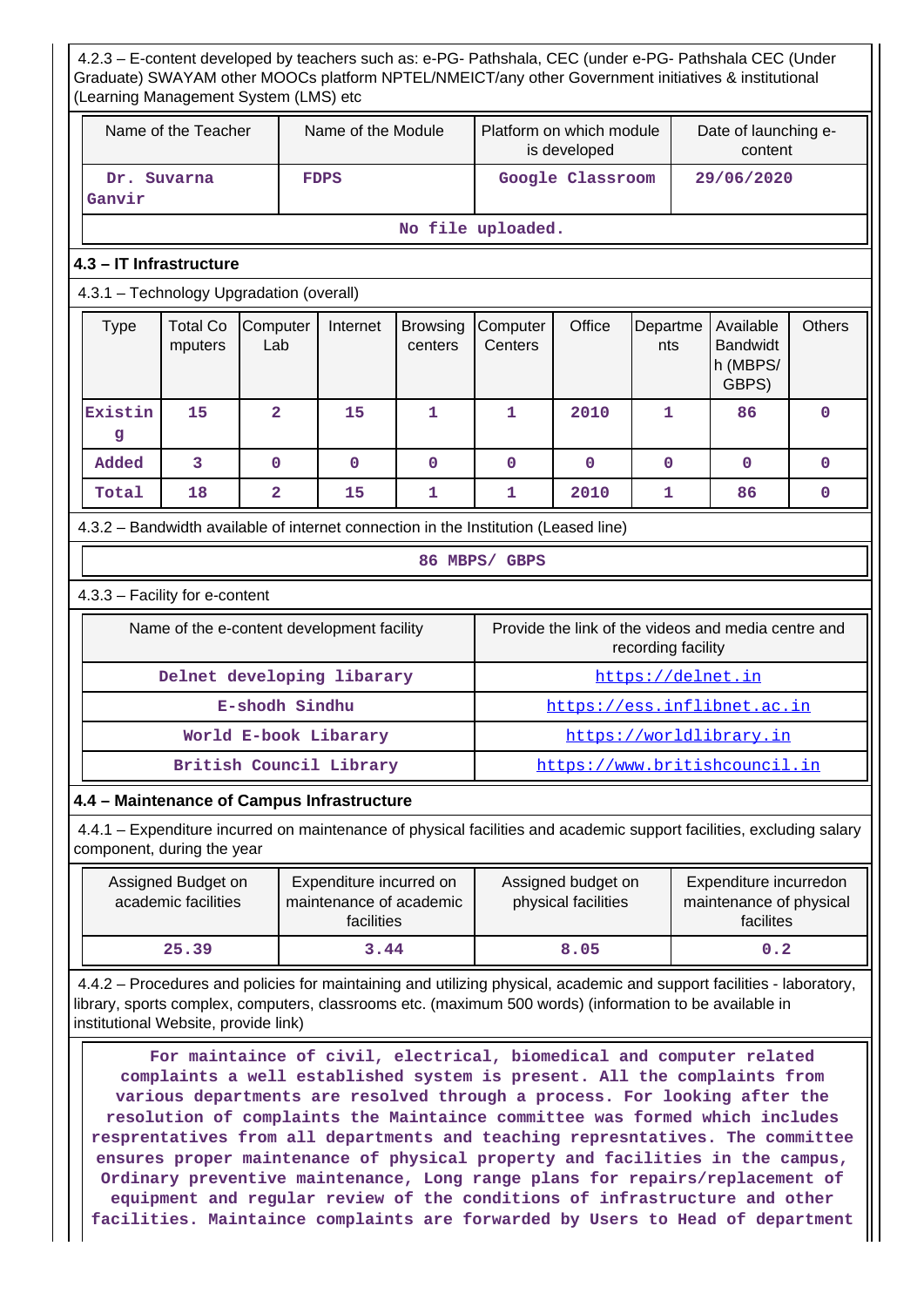**and through Principal to the Administrative officer. Administrative officer forwards the complains to the respective departments based on nature and type of department. Respective departments assess the complaints and resolves it at local level or if non reparable then forwarded to agencies outside. For electrotherapy equipments yearly AMC is signed with private agency who looks after mainatince of those equipments. For sending the complaints printed complains books are used so that details of repair and maintaince can maintained. If repairing /maintenance or construction cost is exceeding than Rs.3000/- and less than Rs.1,00,000/- ( One Lac ) then with the recommendation of Chairman, Office Note along with request letter and budgetary provision is forwarded to the Deputy Director (Medical ) for approval. If equipment/ instrument is under Warranty / Guaranty or has AMC / CMC then maintenance work will get done by giving service call to the agency.If out of warranty / Guaranty or no AMC / CMC then department will ensure the budget provision from accounts department for the said maintenance work. Utilizing physical, academic and support facilities: Labortories are set as per the guidelines and requirements of affliating university. For utilization of laboratories the time tables are set such that there is no overlapping of practicals or demonstrations. The schedules of laboratory usage is displayed on entrance of each lab. For utilization of equipments in the laboratory the log books are maintained for issue and return of the equipments. All class rooms are well equipped with LCD and multimedia facilities. The class rooms are utilized as per the set time tables Library is used by both teachers and students. Issue and return of books is done through OPAC system developed by Cloud9 technologies. It is ensured that the facilities are utilized by all stakeholders and feedback of everyone is considered for update. Sports complex is designed keeping in mind the national and international completion for students. Students and staffs utilize this facility for competions and training. Canteen serves hygienic food to teachers and students. The quality of food is monitored by internal committee time to time. Cafeteria is also in place for fast food and continental dishes.**

# **CRITERION V – STUDENT SUPPORT AND PROGRESSION**

# **5.1 – Student Support**

5.1.1 – Scholarships and Financial Support

|                                         | Name/Title of the scheme                                                        | Number of students | Amount in Rupees |  |  |  |  |
|-----------------------------------------|---------------------------------------------------------------------------------|--------------------|------------------|--|--|--|--|
| Financial Support<br>from institution   | NI1                                                                             | 0                  | 0                |  |  |  |  |
| Financial Support<br>from Other Sources |                                                                                 |                    |                  |  |  |  |  |
| a) National                             | Rajarshri<br>Chhatrapati Shahu<br>Maharaj Fee<br>Reimbursement<br>Scheme (DMER) | 32                 | <b>Nill</b>      |  |  |  |  |
| b) International                        | Nil                                                                             | Nill               | 0                |  |  |  |  |
|                                         | No file uploaded.                                                               |                    |                  |  |  |  |  |

 5.1.2 – Number of capability enhancement and development schemes such as Soft skill development, Remedial coaching, Language lab, Bridge courses, Yoga, Meditation, Personal Counselling and Mentoring etc.,

| Name of the capability<br>enhancement scheme | Date of implemetation | Number of students<br>enrolled | Agencies involved |
|----------------------------------------------|-----------------------|--------------------------------|-------------------|
|                                              |                       |                                |                   |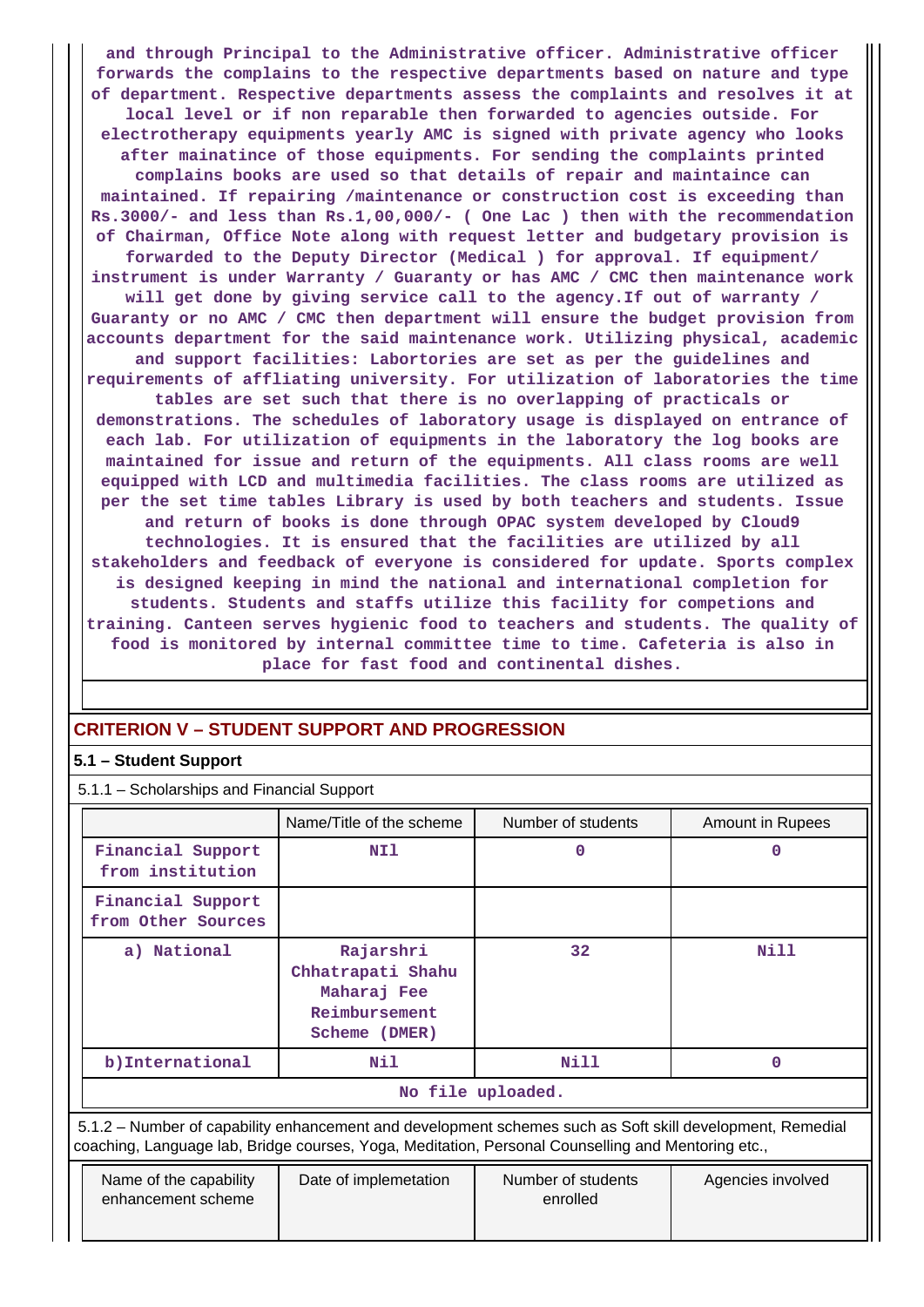| Communication<br>Skills                                                                                                                                        |                                               | 22/04/2020 | 145                                                                  |                                                                             | Institute                                                    |                                                    |                                     |
|----------------------------------------------------------------------------------------------------------------------------------------------------------------|-----------------------------------------------|------------|----------------------------------------------------------------------|-----------------------------------------------------------------------------|--------------------------------------------------------------|----------------------------------------------------|-------------------------------------|
| professional<br>development                                                                                                                                    | Personality and                               |            | 28/01/2020                                                           | 113                                                                         |                                                              | Institute                                          |                                     |
| Employability<br>skills development                                                                                                                            |                                               |            | 08/10/2019                                                           | 122                                                                         |                                                              | I.B.M.R.D.                                         |                                     |
| Human value<br>development                                                                                                                                     |                                               |            | 23/08/2019                                                           | 170                                                                         |                                                              | DVVPFs College of<br>Physiotherapy,<br>Ahmedangar, |                                     |
| Yoga                                                                                                                                                           |                                               |            | 21/06/2020                                                           | 100                                                                         |                                                              | Academy                                            | Vikhe Patil Sport                   |
| Meditation                                                                                                                                                     |                                               |            | 18/12/2019                                                           | 150                                                                         |                                                              | Academy                                            | Vikhe Patil Sport                   |
| Mentorship<br>Programme                                                                                                                                        |                                               |            | 05/03/2018                                                           | 182                                                                         |                                                              | Institute                                          |                                     |
|                                                                                                                                                                |                                               |            |                                                                      | No file uploaded.                                                           |                                                              |                                                    |                                     |
| 5.1.3 - Students benefited by guidance for competitive examinations and career counselling offered by the<br>institution during the year                       |                                               |            |                                                                      |                                                                             |                                                              |                                                    |                                     |
| Year                                                                                                                                                           | Name of the<br>scheme                         |            | Number of<br>benefited<br>students for<br>competitive<br>examination | Number of<br>benefited<br>students by<br>career<br>counseling<br>activities | Number of<br>students who<br>have passedin<br>the comp. exam |                                                    | Number of<br>studentsp placed       |
| 2019                                                                                                                                                           | <b>VIMS</b><br>Career<br>Couselling<br>Scheme |            | 10                                                                   | 37                                                                          | $\overline{2}$                                               |                                                    | 12                                  |
|                                                                                                                                                                |                                               |            |                                                                      | No file uploaded.                                                           |                                                              |                                                    |                                     |
| 5.1.4 – Institutional mechanism for transparency, timely redressal of student grievances, Prevention of sexual<br>harassment and ragging cases during the year |                                               |            |                                                                      |                                                                             |                                                              |                                                    |                                     |
| Total grievances received                                                                                                                                      |                                               |            | Number of grievances redressed                                       |                                                                             | Avg. number of days for grievance                            | redressal                                          |                                     |
|                                                                                                                                                                | 8                                             |            |                                                                      | 8                                                                           |                                                              | 15                                                 |                                     |
| 5.2 - Student Progression                                                                                                                                      |                                               |            |                                                                      |                                                                             |                                                              |                                                    |                                     |
| 5.2.1 - Details of campus placement during the year                                                                                                            |                                               |            |                                                                      |                                                                             |                                                              |                                                    |                                     |
|                                                                                                                                                                | On campus                                     |            |                                                                      |                                                                             | Off campus                                                   |                                                    |                                     |
| Nameof<br>organizations<br>visited                                                                                                                             | Number of<br>students<br>participated         |            | Number of<br>stduents placed                                         | Nameof<br>organizations<br>visited                                          | Number of<br>students<br>participated                        |                                                    | Number of<br>stduents placed        |
| 02                                                                                                                                                             | 10                                            |            | $\overline{\mathbf{2}}$                                              | 02                                                                          | 10                                                           |                                                    | 8                                   |
|                                                                                                                                                                |                                               |            |                                                                      | No file uploaded.                                                           |                                                              |                                                    |                                     |
| 5.2.2 - Student progression to higher education in percentage during the year                                                                                  |                                               |            |                                                                      |                                                                             |                                                              |                                                    |                                     |
| Year                                                                                                                                                           | Number of<br>students<br>enrolling into       |            | Programme<br>graduated from                                          | Depratment<br>graduated from                                                | Name of<br>institution joined                                |                                                    | Name of<br>programme<br>admitted to |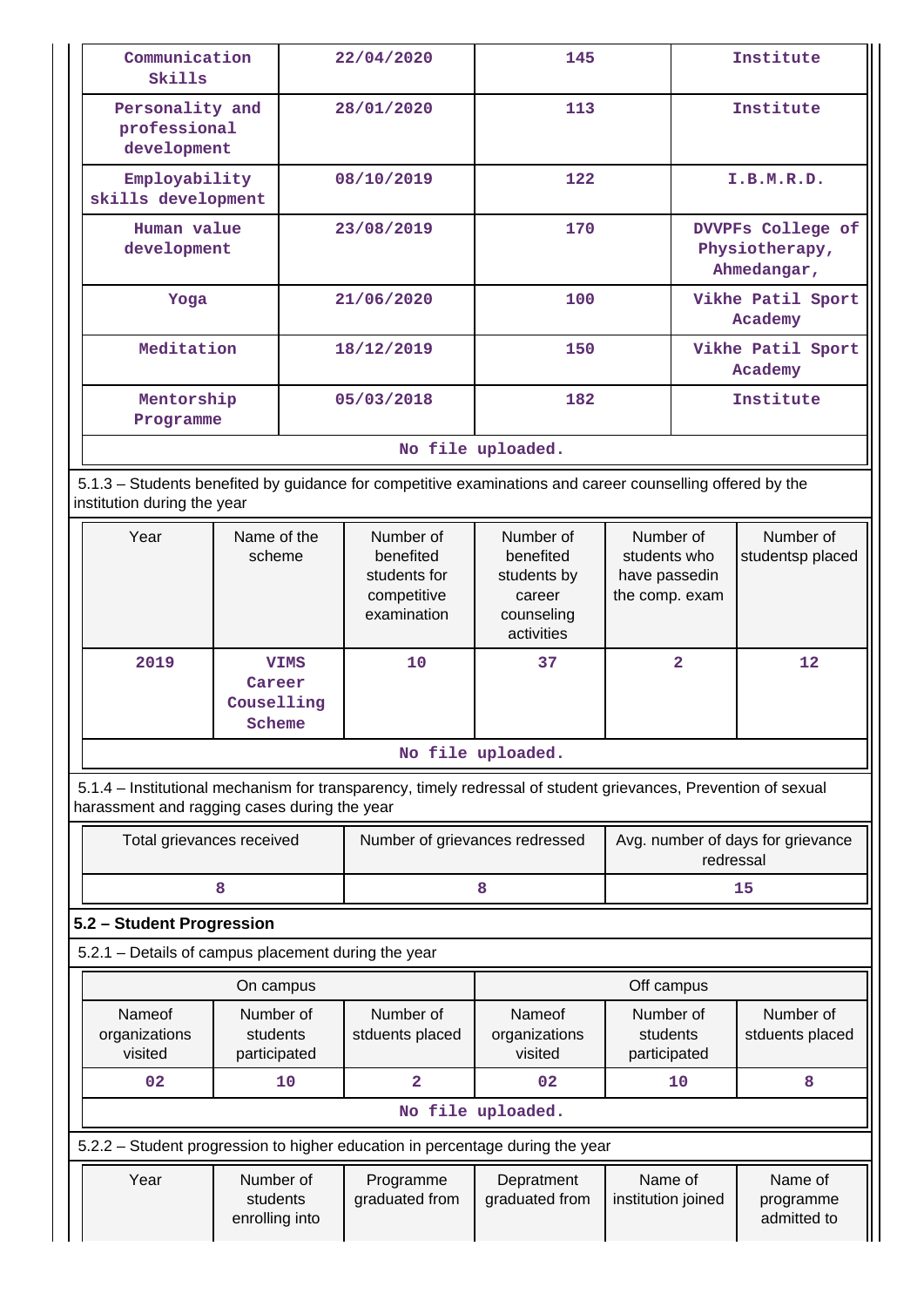|                                                                                                                                                                                                                                                                                                                                                                                                                                                                                                                                                                                                                                                                                                                                                                                                                                                                                                                                                                                                                                                                                                                                                                                                                                                                                                                                                                                                                                               | higher education                                                         |                           |                                   |                                     |                                                                                                                     |                         |  |  |  |
|-----------------------------------------------------------------------------------------------------------------------------------------------------------------------------------------------------------------------------------------------------------------------------------------------------------------------------------------------------------------------------------------------------------------------------------------------------------------------------------------------------------------------------------------------------------------------------------------------------------------------------------------------------------------------------------------------------------------------------------------------------------------------------------------------------------------------------------------------------------------------------------------------------------------------------------------------------------------------------------------------------------------------------------------------------------------------------------------------------------------------------------------------------------------------------------------------------------------------------------------------------------------------------------------------------------------------------------------------------------------------------------------------------------------------------------------------|--------------------------------------------------------------------------|---------------------------|-----------------------------------|-------------------------------------|---------------------------------------------------------------------------------------------------------------------|-------------------------|--|--|--|
| 2019                                                                                                                                                                                                                                                                                                                                                                                                                                                                                                                                                                                                                                                                                                                                                                                                                                                                                                                                                                                                                                                                                                                                                                                                                                                                                                                                                                                                                                          | 31                                                                       | B.P.Th                    |                                   | Physiother<br>apy                   | Govt/Private<br>Physiotherap<br>y college                                                                           | M.P.T                   |  |  |  |
|                                                                                                                                                                                                                                                                                                                                                                                                                                                                                                                                                                                                                                                                                                                                                                                                                                                                                                                                                                                                                                                                                                                                                                                                                                                                                                                                                                                                                                               |                                                                          |                           | No file uploaded.                 |                                     |                                                                                                                     |                         |  |  |  |
| 5.2.3 - Students qualifying in state/ national/ international level examinations during the year<br>(eg:NET/SET/SLET/GATE/GMAT/CAT/GRE/TOFEL/Civil Services/State Government Services)                                                                                                                                                                                                                                                                                                                                                                                                                                                                                                                                                                                                                                                                                                                                                                                                                                                                                                                                                                                                                                                                                                                                                                                                                                                        |                                                                          |                           |                                   |                                     |                                                                                                                     |                         |  |  |  |
|                                                                                                                                                                                                                                                                                                                                                                                                                                                                                                                                                                                                                                                                                                                                                                                                                                                                                                                                                                                                                                                                                                                                                                                                                                                                                                                                                                                                                                               | Items                                                                    |                           |                                   |                                     | Number of students selected/ qualifying                                                                             |                         |  |  |  |
| 22<br>Any Other                                                                                                                                                                                                                                                                                                                                                                                                                                                                                                                                                                                                                                                                                                                                                                                                                                                                                                                                                                                                                                                                                                                                                                                                                                                                                                                                                                                                                               |                                                                          |                           |                                   |                                     |                                                                                                                     |                         |  |  |  |
|                                                                                                                                                                                                                                                                                                                                                                                                                                                                                                                                                                                                                                                                                                                                                                                                                                                                                                                                                                                                                                                                                                                                                                                                                                                                                                                                                                                                                                               |                                                                          |                           | No file uploaded.                 |                                     |                                                                                                                     |                         |  |  |  |
|                                                                                                                                                                                                                                                                                                                                                                                                                                                                                                                                                                                                                                                                                                                                                                                                                                                                                                                                                                                                                                                                                                                                                                                                                                                                                                                                                                                                                                               |                                                                          |                           |                                   |                                     | 5.2.4 - Sports and cultural activities / competitions organised at the institution level during the year            |                         |  |  |  |
|                                                                                                                                                                                                                                                                                                                                                                                                                                                                                                                                                                                                                                                                                                                                                                                                                                                                                                                                                                                                                                                                                                                                                                                                                                                                                                                                                                                                                                               | Activity                                                                 |                           | Level                             |                                     |                                                                                                                     | Number of Participants  |  |  |  |
|                                                                                                                                                                                                                                                                                                                                                                                                                                                                                                                                                                                                                                                                                                                                                                                                                                                                                                                                                                                                                                                                                                                                                                                                                                                                                                                                                                                                                                               | Cultural Event                                                           |                           | Institute                         |                                     |                                                                                                                     | 89                      |  |  |  |
|                                                                                                                                                                                                                                                                                                                                                                                                                                                                                                                                                                                                                                                                                                                                                                                                                                                                                                                                                                                                                                                                                                                                                                                                                                                                                                                                                                                                                                               | Genesis- sports event                                                    |                           | Institute                         |                                     |                                                                                                                     | 92                      |  |  |  |
|                                                                                                                                                                                                                                                                                                                                                                                                                                                                                                                                                                                                                                                                                                                                                                                                                                                                                                                                                                                                                                                                                                                                                                                                                                                                                                                                                                                                                                               |                                                                          |                           | No file uploaded.                 |                                     |                                                                                                                     |                         |  |  |  |
|                                                                                                                                                                                                                                                                                                                                                                                                                                                                                                                                                                                                                                                                                                                                                                                                                                                                                                                                                                                                                                                                                                                                                                                                                                                                                                                                                                                                                                               | 5.3 - Student Participation and Activities                               |                           |                                   |                                     |                                                                                                                     |                         |  |  |  |
|                                                                                                                                                                                                                                                                                                                                                                                                                                                                                                                                                                                                                                                                                                                                                                                                                                                                                                                                                                                                                                                                                                                                                                                                                                                                                                                                                                                                                                               | level (award for a team event should be counted as one)                  |                           |                                   |                                     | 5.3.1 - Number of awards/medals for outstanding performance in sports/cultural activities at national/international |                         |  |  |  |
| Year                                                                                                                                                                                                                                                                                                                                                                                                                                                                                                                                                                                                                                                                                                                                                                                                                                                                                                                                                                                                                                                                                                                                                                                                                                                                                                                                                                                                                                          | Name of the<br>award/medal                                               | National/<br>Internaional | Number of<br>awards for<br>Sports | Number of<br>awards for<br>Cultural | Student ID<br>number                                                                                                | Name of the<br>student  |  |  |  |
| 2019                                                                                                                                                                                                                                                                                                                                                                                                                                                                                                                                                                                                                                                                                                                                                                                                                                                                                                                                                                                                                                                                                                                                                                                                                                                                                                                                                                                                                                          | A11<br>india<br>inter<br>university<br>archery<br>women Cham<br>pionship | National                  | 1                                 | <b>Nill</b>                         | $2015 - 14$                                                                                                         | Miss<br>Savari<br>Ghude |  |  |  |
|                                                                                                                                                                                                                                                                                                                                                                                                                                                                                                                                                                                                                                                                                                                                                                                                                                                                                                                                                                                                                                                                                                                                                                                                                                                                                                                                                                                                                                               |                                                                          |                           | No file uploaded.                 |                                     |                                                                                                                     |                         |  |  |  |
|                                                                                                                                                                                                                                                                                                                                                                                                                                                                                                                                                                                                                                                                                                                                                                                                                                                                                                                                                                                                                                                                                                                                                                                                                                                                                                                                                                                                                                               |                                                                          |                           |                                   |                                     | 5.3.2 – Activity of Student Council & representation of students on academic & administrative bodies/committees of  |                         |  |  |  |
| the institution (maximum 500 words)<br>A Student Council is a group of elected and volunteer students working together<br>with an adult advisor within the framework of a constitution or bylaws to<br>provide a means for student expression and assistance in school affairs and<br>activities, give opportunities for student experience in leadership and<br>encourage student / faculty / community relations. The purpose of the student<br>council is to give students an opportunity to develop leadership by organizing<br>and carrying out school activities and service projects. Institution has an<br>active student council with representation as per the directions of the MUHS<br>and 4 additional members in the forum of 2 fresh undergraduate students 2 post<br>graduate students. Students council's main function is to represent student's<br>problem and suggestions to the institutional authorities in a structural way.<br>It is formed every year in the month of august/sept with Principal as a<br>chairperson 3rd year student as a secretary. Student members are selected as<br>per the directions given by the university. The teaching staff is appointed on<br>a rotation basis. The council meets every month preferably in first week.<br>Agenda is prepared in advance depending on the complaints receied from students<br>and other standard items. On the day of first meeting introduction of all |                                                                          |                           |                                   |                                     |                                                                                                                     |                         |  |  |  |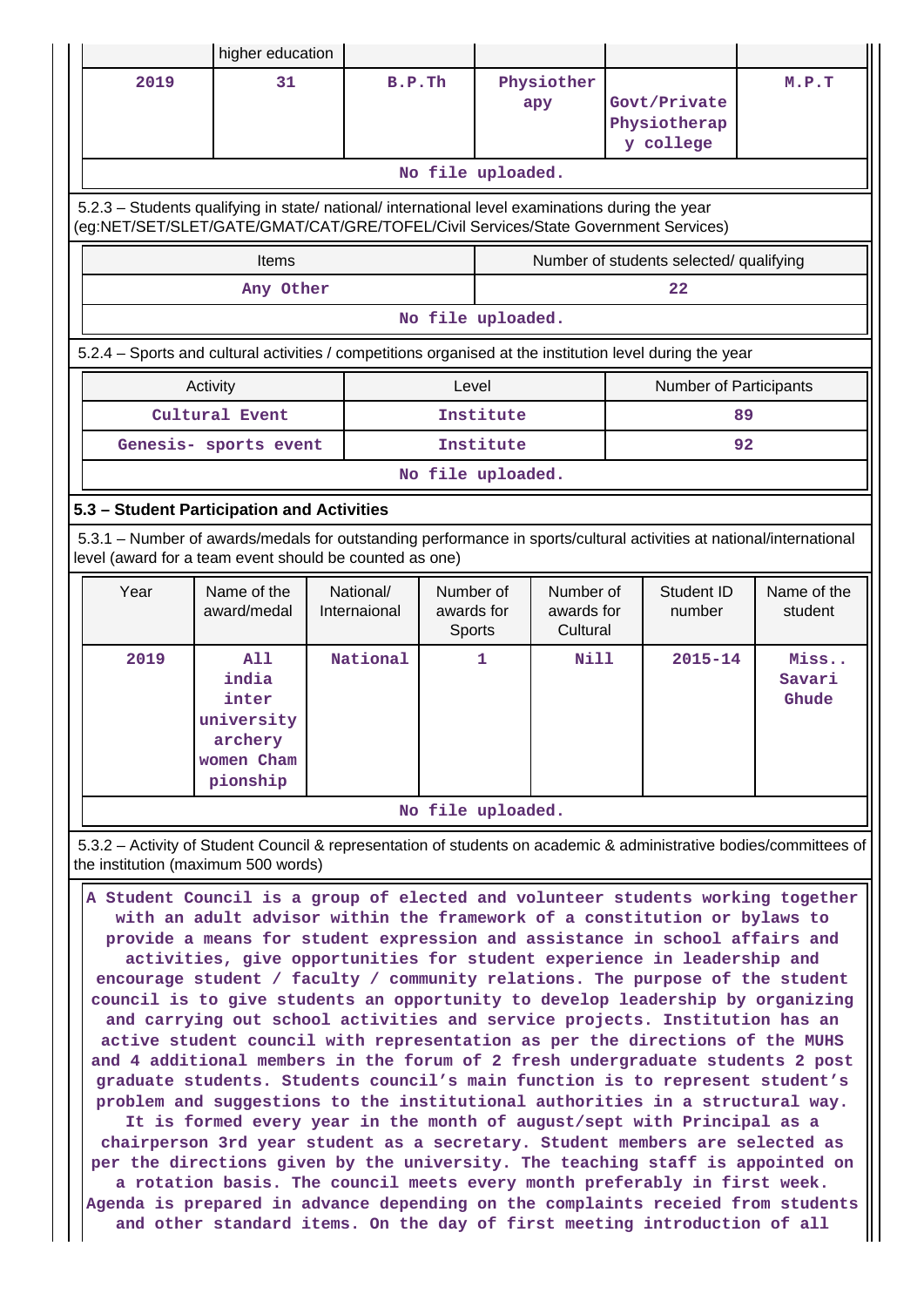**members is done by principal and secretary reads agenda points one by one on which discussion takes place. Remedial measures and other discussion points are noted down by record keepers and minutes are prepared by secretary after confirmation of the same by principal. The task assignment with compliance report is prepared. Which are then circulated among the students and members respectively. It is the duty of secretary to prepare requisite notices regarding matter discussed during council meeting for information to all students. One-month time period is given for the action to be taken on various issues related to students discussed during the meeting and action taken report is prepared. This is discussed during the next meeting along with fresh agenda points. This year 2nd yr students have been assigned the responsibility of jotting down the points discussed in the meetings as it was observed that it is difficult for secretary to display the minutes of previous meetings, compliance discussion and taking down the points of current meeting as well. Few important decisions taken through student's council are: - Organization of extra neuro practical session for final year students. Wall magazine in college and OPD. Student magazine. Arrangement of Rotational postings along with MBBS doctors for PG students. Formation of college website committee and organization of their meeting once in month. News reading. Availability of required books in library for UG and PG students. Conduction of test series for PG students. Review of mentorship program. Availability of precise soft copies of question papers on college app. Organization of educational trip. Tree plantation on student's birthdays.**

#### **5.4 – Alumni Engagement**

5.4.1 – Whether the institution has registered Alumni Association?

 **Yes**

 **VIMS alumni is registered body according to society registration act 1860. The Association is registered with Title" PDVVPF's, Vikhe Patil Institute of medical Sciences(VIMS), Alumni Association, Vilad Ghat,Ahmednagar. It was registered in the year 2015. Till now registered number alumni are 150. Out of thesealmost 75 of alumni are working in th clinical setup. 5 of alumni are setteled abroad and working and remaining alumni are working in teaching institute.Alumni from Medical,Nursing and Physiotherapy can registered as Member on completion of their course. Every year Alumni meet is conducted in the institute. VIMS Alumni association meetings take place yearly in the month of October or November with new agenda every year. Annual alumni meets are also organized along side with the alumni annual meetings. In the month of Feb 2018 " Pravara Alumni Network" was also formed to bring all alumni students of " Pravara" group of institutes under one banner. Till date 57894 members joined the Pravara Alumni network. Under this banner Mega alumni meets were organized in Ahmednagar, Lonavala, Delhi and Bengaluru. This Network also helps our alumni students in finding the jobs, internship opportunities and online discussion forums. Alumni contribution happens in various non-financial forms such as alumni interaction with students, alumni feedback to institute about new updates and by donating the books to college. Alumni students they contribute in the form of Online Guidance to current students, feedback on updates required at the institute and by donating the books. Many alumni have donated books to Institutional Library. These books are utilized by current students for upgrading the knowledge. Till date 334 books have been donated by our alumni students. Regular online discussion sessions are organized between alumni students and the current students. Alumni help the studuents by guiding them for procedures of applying for higher courses and study abroad. Alumni students also visit campus at regular intervals to guide the existing batch of students in planning and organizing cultural,sports events and conferences. Online as well offline lectures were organized for current students. In these lectures topics such as registration process for various countries such as**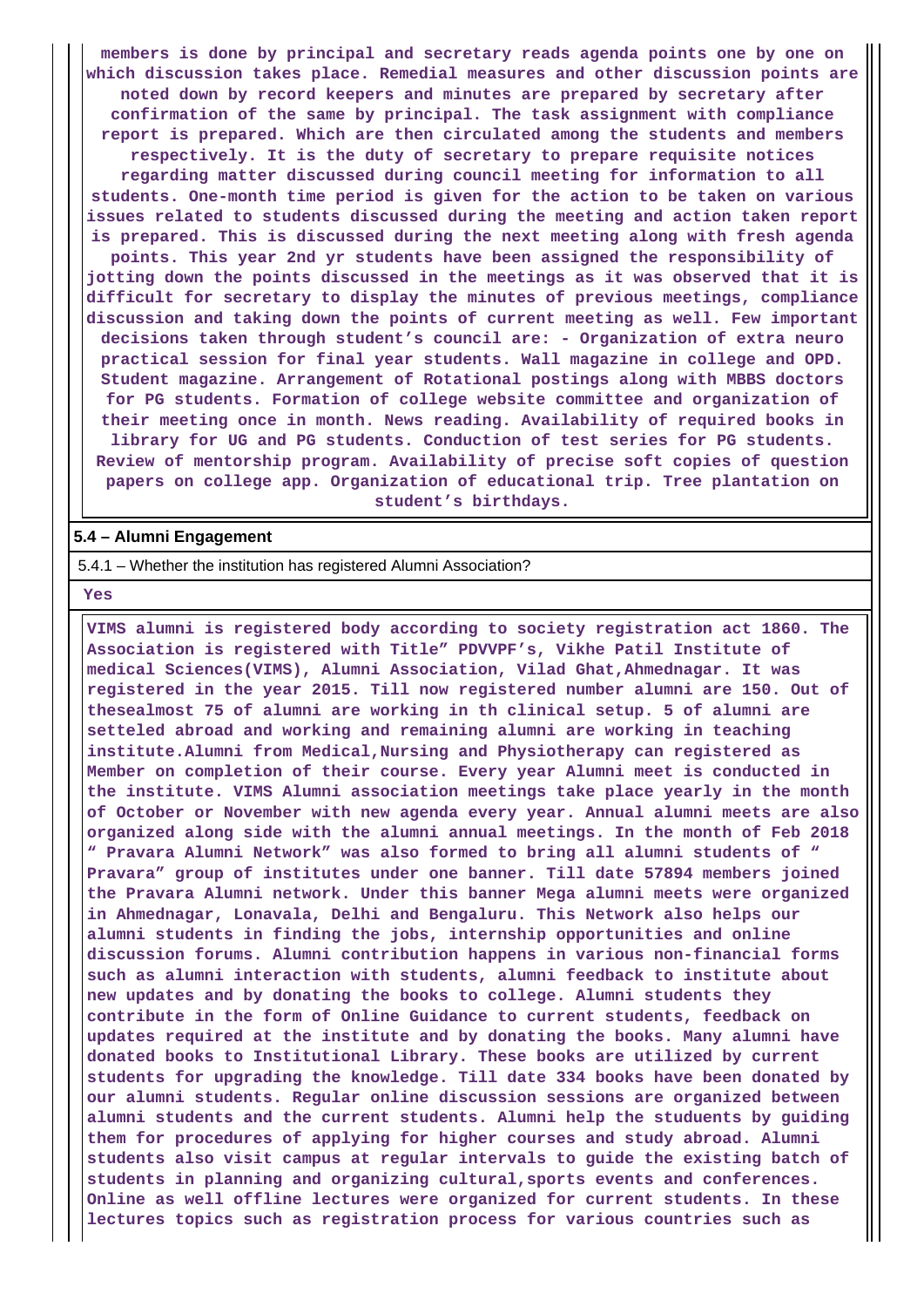**USA,Canada and Austrelia. Also few topics on current evidences used for treatment of varios physiotherapy conditions. Alumni Meetings: Alumni meetings are held annually.**

5.4.2 – No. of enrolled Alumni:

**168** 

5.4.3 – Alumni contribution during the year (in Rupees) :

**No Data Entered/Not Applicable !!!**

5.4.4 – Meetings/activities organized by Alumni Association :

 **Two Alumni Meet were organized in the last academic year in this alumni actively participated in various activity's related to the academic nonacademic issues. A debate was organized for the alumni on the topic of scientific innovation in physiotherapy.**

### **CRITERION VI – GOVERNANCE, LEADERSHIP AND MANAGEMENT**

### **6.1 – Institutional Vision and Leadership**

 6.1.1 – Mention two practices of decentralization and participative management during the last year (maximum 500 words)

 **Record keeping in physiotherapy OPD was decentralized in the form of patients data entry by the respective clinical dept. this each departments was made responsible for keeping the record of daily patients treated by them and also the recovery in those patients. This helped to quantify the amount of work done by each department to understand clearly the problems faced by each department. It made the resolution of issues easer and prount. The centralization is also done in the working of student council in which each member of the committee is given a certain task either individually in a group of two or three. Before the centralization maximum responsibility was with the secretary of students council committee. The centralization help in reducing the time taken for each task to gate completed. It also helps for students to understand the mining of responsibility has develop leadership quality among the students. The compliance report of each month for the work done by the students has members of students council has reflected this accordance.**

6.1.2 – Does the institution have a Management Information System (MIS)?

#### **Partial**

### **6.2 – Strategy Development and Deployment**

6.2.1 – Quality improvement strategies adopted by the institution for each of the following (with in 100 words each):

| <b>Strategy Type</b>       | Details                                                                                                                                                            |
|----------------------------|--------------------------------------------------------------------------------------------------------------------------------------------------------------------|
| Research and Development   | Post graduate students were trained<br>and encouraged for creating<br>intellectual property development.                                                           |
| Examination and Evaluation | Transparency and accountability was<br>maintained in the entire process of<br>conduct of internal assessment<br>examinations.                                      |
| Teaching and Learning      | Slow learners were quided<br>continuously along with more<br>opportunities for advanced leaners in<br>the form of research work and platform<br>for presentations. |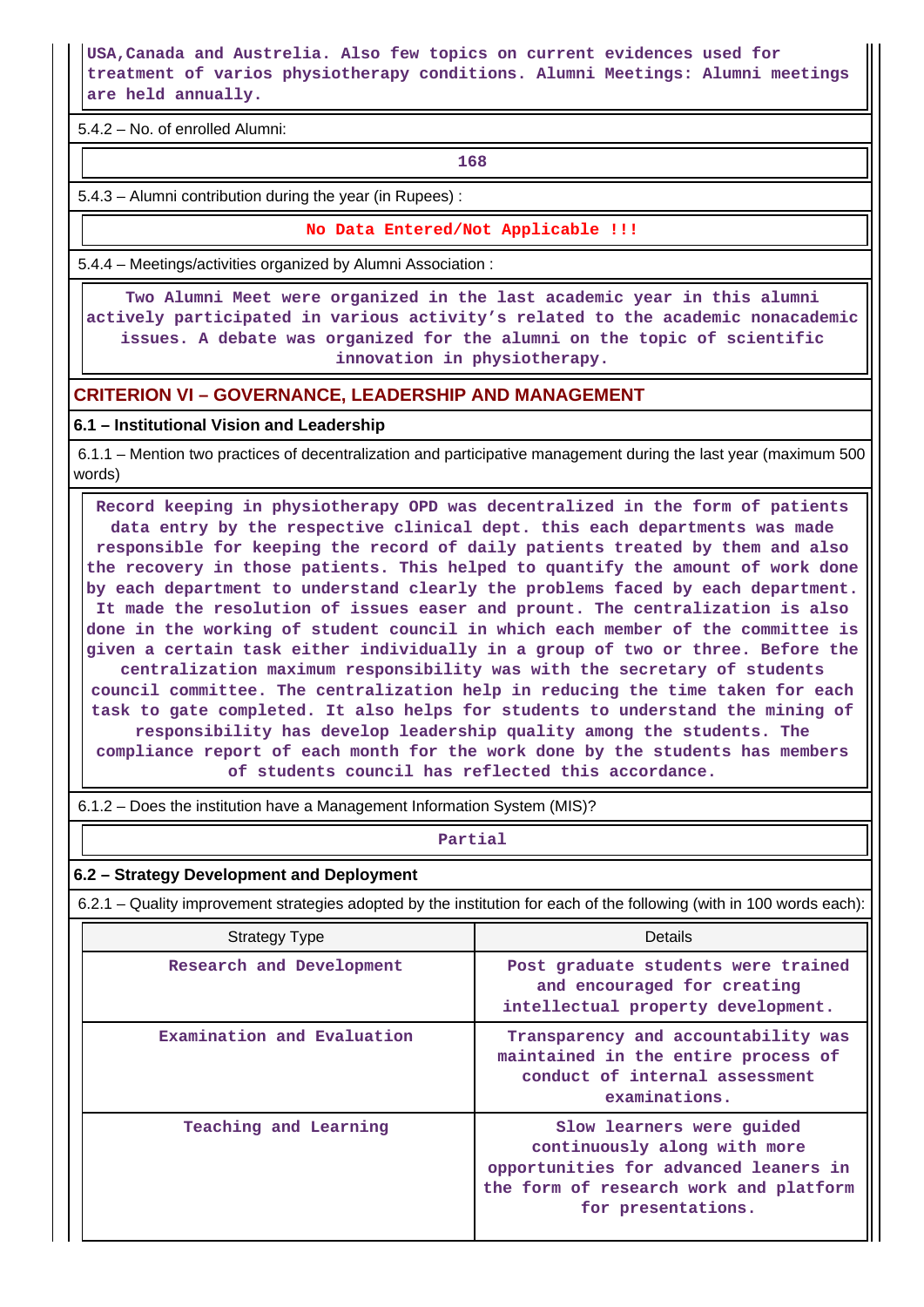6.2.2 – Implementation of e-governance in areas of operations:

| E-governace area     | Details                                                                                                                                                                 |
|----------------------|-------------------------------------------------------------------------------------------------------------------------------------------------------------------------|
| Administration       | College App has been proved to be<br>beneficial for carrying out daily tasks<br>related to teaching learning, Patient<br>care, student parent information<br>provision. |
| Finance and Accounts | Partial e governance done has been<br>helping to keep the records updated.                                                                                              |

# **6.3 – Faculty Empowerment Strategies**

 6.3.1 – Teachers provided with financial support to attend conferences / workshops and towards membership fee of professional bodies during the year

| Year | Name of Teacher                                                                                                                                                   | Name of conference/<br>workshop attended<br>for which financial<br>support provided | Name of the<br>professional body for<br>which membership<br>fee is provided | Amount of support |
|------|-------------------------------------------------------------------------------------------------------------------------------------------------------------------|-------------------------------------------------------------------------------------|-----------------------------------------------------------------------------|-------------------|
| 2019 | Dr. Shyam<br>Ganvir, Dr.<br>Suvarna Ganvir,<br>Dr. Abhijit<br>Diwate, Dr.<br>Deepak Anap,<br>Dr. Arijit Das,<br>Dr. Surendra<br>Wani, Dr.<br>Archana<br>Nagargoje | <b>Basic Life</b><br>Support                                                        | Nil                                                                         | 19250             |
|      |                                                                                                                                                                   | <u>View File</u>                                                                    |                                                                             |                   |

 6.3.2 – Number of professional development / administrative training programmes organized by the College for teaching and non teaching staff during the year

| Year | Title of the<br>professional<br>development<br>programme<br>organised for<br>teaching staff | Title of the<br>administrative<br>training<br>programme<br>organised for<br>non-teaching<br>staff | From date  | To Date    | Number of<br>participants<br>(Teaching<br>staff) | Number of<br>participants<br>(non-teaching<br>staff) |
|------|---------------------------------------------------------------------------------------------|---------------------------------------------------------------------------------------------------|------------|------------|--------------------------------------------------|------------------------------------------------------|
| 2019 | <b>Basic</b><br>Research M<br>ethodology<br>Workshop                                        | Nill                                                                                              | 18/11/2019 | 20/11/2019 | 40                                               | Nill                                                 |
| 2019 | Residant<br>as a<br>Teacher<br><b>Basic</b><br>Workshop<br>in                               | Nill                                                                                              | 01/08/2019 | 03/08/2019 | 30                                               | Nill                                                 |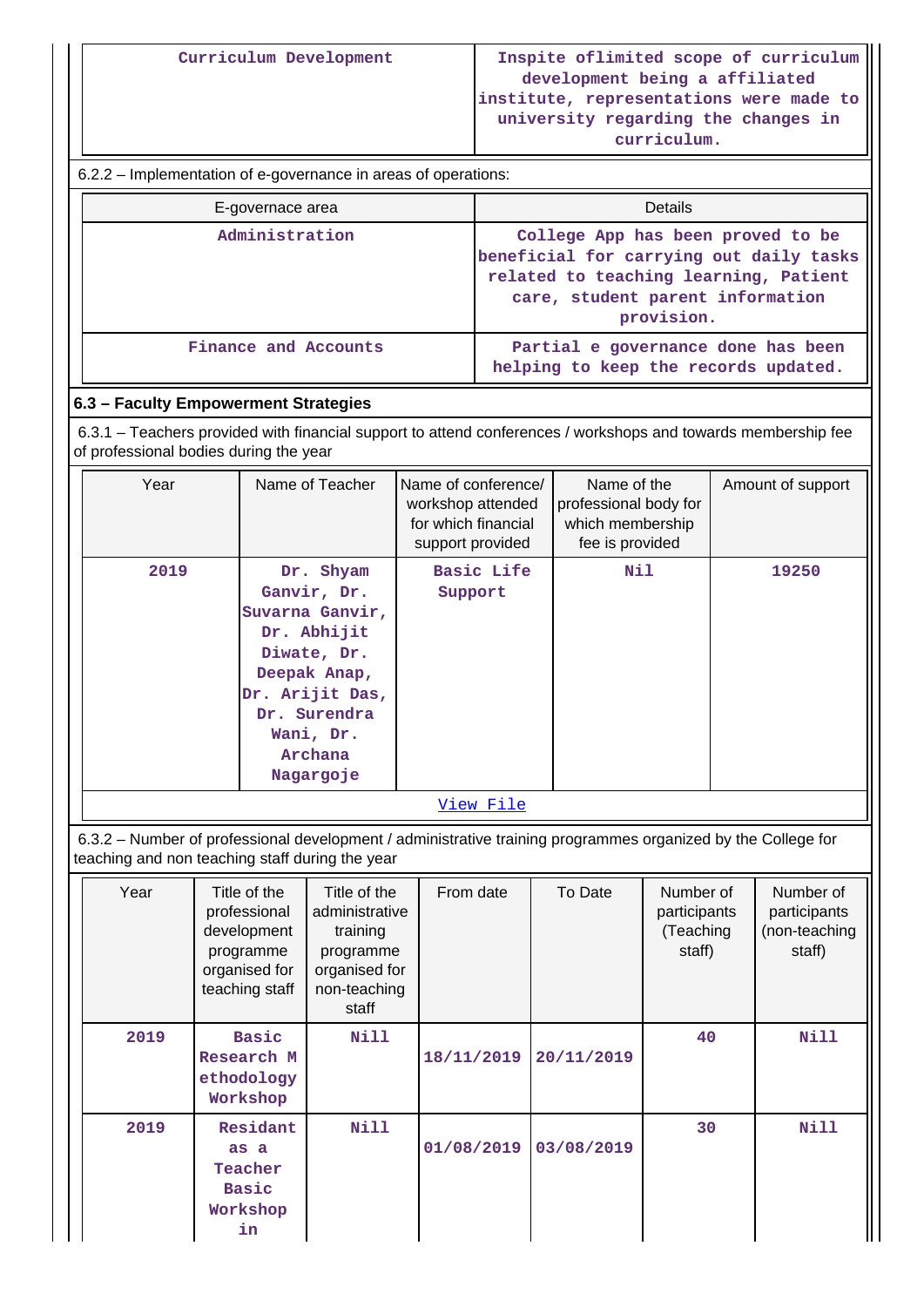|                                                                                                                                                                                            |                                                                                                                                                                                                                                                                                                                                                                                                                                                                                                                                                                                                                                                                                   | Research M<br>ethodology |                     |                                      |                   |            |            |            |                  |              |                 |                |
|--------------------------------------------------------------------------------------------------------------------------------------------------------------------------------------------|-----------------------------------------------------------------------------------------------------------------------------------------------------------------------------------------------------------------------------------------------------------------------------------------------------------------------------------------------------------------------------------------------------------------------------------------------------------------------------------------------------------------------------------------------------------------------------------------------------------------------------------------------------------------------------------|--------------------------|---------------------|--------------------------------------|-------------------|------------|------------|------------|------------------|--------------|-----------------|----------------|
| 2020                                                                                                                                                                                       | Virtual<br>Research<br>Conferance<br>for<br>Teacher PG<br><b>Students</b>                                                                                                                                                                                                                                                                                                                                                                                                                                                                                                                                                                                                         |                          |                     | Nill                                 |                   | 27/10/2020 |            | 28/10/2020 |                  | 30           |                 | <b>Nill</b>    |
| 2019                                                                                                                                                                                       |                                                                                                                                                                                                                                                                                                                                                                                                                                                                                                                                                                                                                                                                                   | Nill                     | Delnate<br>software |                                      |                   | 21/11/2019 |            | 21/11/2019 |                  | Nill         |                 | 10             |
| 2020                                                                                                                                                                                       | Nill                                                                                                                                                                                                                                                                                                                                                                                                                                                                                                                                                                                                                                                                              |                          |                     | Training<br>on MS<br>office<br>excel |                   | 10/02/2020 | 10/02/2020 |            |                  | Nill         |                 | 20             |
|                                                                                                                                                                                            |                                                                                                                                                                                                                                                                                                                                                                                                                                                                                                                                                                                                                                                                                   |                          |                     |                                      | No file uploaded. |            |            |            |                  |              |                 |                |
| 6.3.3 - No. of teachers attending professional development programmes, viz., Orientation Programme, Refresher<br>Course, Short Term Course, Faculty Development Programmes during the year |                                                                                                                                                                                                                                                                                                                                                                                                                                                                                                                                                                                                                                                                                   |                          |                     |                                      |                   |            |            |            |                  |              |                 |                |
| Title of the<br>professional<br>development<br>programme                                                                                                                                   |                                                                                                                                                                                                                                                                                                                                                                                                                                                                                                                                                                                                                                                                                   | Number of teachers       | who attended        |                                      | From Date         |            | To date    |            | <b>Duration</b>  |              |                 |                |
| <b>PARCON -2019</b><br>Conference                                                                                                                                                          |                                                                                                                                                                                                                                                                                                                                                                                                                                                                                                                                                                                                                                                                                   |                          | 3                   |                                      |                   | 20/09/2019 | 21/09/2019 |            |                  |              | $\overline{2}$  |                |
| technology                                                                                                                                                                                 | <b>Basic</b><br>workshop on<br><b>Health sciences</b><br>educations                                                                                                                                                                                                                                                                                                                                                                                                                                                                                                                                                                                                               |                          | 4                   |                                      |                   | 01/08/2019 |            |            | 03/08/2019       |              | 3               |                |
| <b>NCHPE-2019</b>                                                                                                                                                                          |                                                                                                                                                                                                                                                                                                                                                                                                                                                                                                                                                                                                                                                                                   |                          | 1                   |                                      |                   | 22/11/2019 |            |            |                  | 23/11/2019   |                 | $\overline{a}$ |
|                                                                                                                                                                                            |                                                                                                                                                                                                                                                                                                                                                                                                                                                                                                                                                                                                                                                                                   |                          |                     |                                      |                   | View File  |            |            |                  |              |                 |                |
| 6.3.4 - Faculty and Staff recruitment (no. for permanent recruitment):                                                                                                                     |                                                                                                                                                                                                                                                                                                                                                                                                                                                                                                                                                                                                                                                                                   |                          |                     |                                      |                   |            |            |            |                  |              |                 |                |
|                                                                                                                                                                                            |                                                                                                                                                                                                                                                                                                                                                                                                                                                                                                                                                                                                                                                                                   | Teaching                 |                     |                                      |                   |            |            |            |                  | Non-teaching |                 |                |
| Permanent                                                                                                                                                                                  |                                                                                                                                                                                                                                                                                                                                                                                                                                                                                                                                                                                                                                                                                   |                          |                     | <b>Full Time</b>                     |                   |            |            | Permanent  | <b>Full Time</b> |              |                 |                |
| Nill                                                                                                                                                                                       |                                                                                                                                                                                                                                                                                                                                                                                                                                                                                                                                                                                                                                                                                   |                          |                     | Nill                                 |                   |            | Nill       |            | Nill             |              |                 |                |
| 6.3.5 - Welfare schemes for                                                                                                                                                                |                                                                                                                                                                                                                                                                                                                                                                                                                                                                                                                                                                                                                                                                                   |                          |                     |                                      |                   |            |            |            |                  |              |                 |                |
|                                                                                                                                                                                            | Teaching                                                                                                                                                                                                                                                                                                                                                                                                                                                                                                                                                                                                                                                                          |                          |                     |                                      | Non-teaching      |            |            |            |                  |              | <b>Students</b> |                |
|                                                                                                                                                                                            | 3                                                                                                                                                                                                                                                                                                                                                                                                                                                                                                                                                                                                                                                                                 |                          |                     |                                      |                   |            |            |            |                  |              | 9               |                |
| 6.4 - Financial Management and Resource Mobilization                                                                                                                                       |                                                                                                                                                                                                                                                                                                                                                                                                                                                                                                                                                                                                                                                                                   |                          |                     |                                      |                   |            |            |            |                  |              |                 |                |
|                                                                                                                                                                                            |                                                                                                                                                                                                                                                                                                                                                                                                                                                                                                                                                                                                                                                                                   |                          |                     |                                      |                   |            |            |            |                  |              |                 |                |
|                                                                                                                                                                                            | 6.4.1 – Institution conducts internal and external financial audits regularly (with in 100 words each)<br>Planning - Requirement of the human and non-human resources like laboratories<br>etc as per the syllabus change, university change etc is prepared by the<br>respective faculties/lab in charge and section in charges. Head of Department<br>scrutinize compiles the requirements received from the lab incharges and<br>section incharges. Detailed departmental requirements for non-recurring and<br>recurring expenditure for each financial year are submitted to the Principal.<br>After scrutiny by the Principal, these are forwarded to the HO. The proposals |                          |                     |                                      |                   |            |            |            |                  |              |                 |                |

**are reviewed by Management in line with overall organizational goals, availability of funds, current academic and other environment etc. After their**

 $\parallel$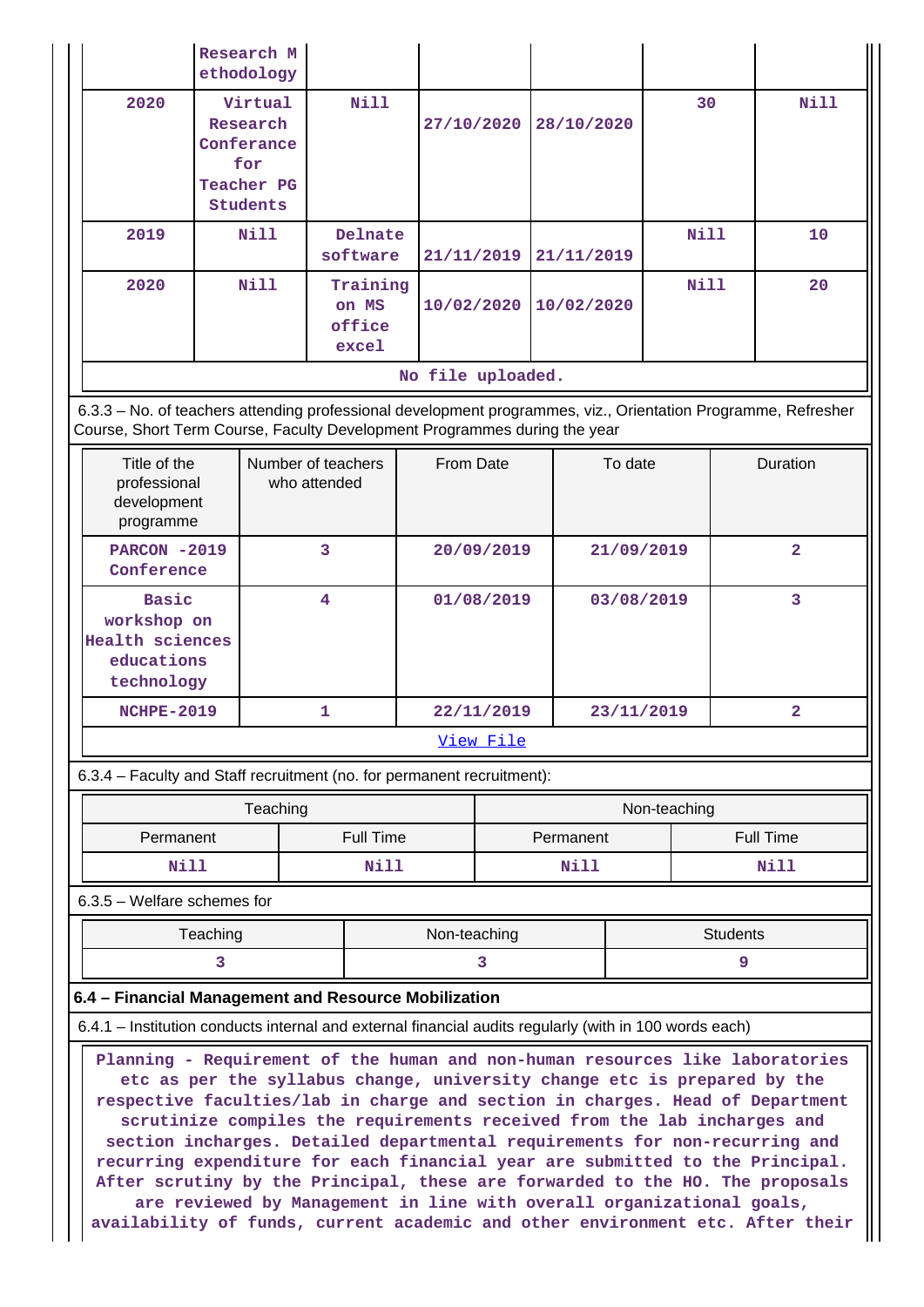**review the same is forwarded for approval by Executive Committee and Honorable Trustees Executive Committee and Honorable Trustees approve the budget after discussion and deliberations with the Management and College Principal and faculty members. Accordingly instructions are given for provisioning of finances to meet the gaps. b. Control – Actual expenditure is monitored through budget note which shows the actual expenditure vis-à-vis the budgeted amount for each head of expenditure. In case there are additional requirements over and above the budget, then inter-head transfers are Statutory Audit : Sec 32 of Maharashtra Public Trust Act requires maintenance of books of accounts by trusts, Every Trustee of a public trust shall keep regular accounts of the following: a. All Receipts, b. Movable and Immovable Properties,All encumbrances created on Trust Property, d. Payments and Alienations made on behalf of the Public Trust of which he is a trustee. The Statutory auditor is appointed by the Trust in Trustee Meeting (Annual General Meeting) until conclusion of next Annual General Meeting. The Trust have various institutions / colleges under its umbrella the audit of individual college / institute is performed by the statutory auditor and consolidated financial statements are prepared for the Trust as a whole. As per Sec 33 of Bombay Public Trust Act, and sec 12AA of Income Tax Act, The Statutory auditor performs his duties and submits the report to the management and Government Authorities. It is the duty of the auditor to forward the copy of financial statements along with copy of the audit report to the trustees and to the Deputy/Assistant Charity Commissioner of the region or the Charity Commissioner, if the Charity Commissioner requires him to do so. Furthermore, subsection 1A states that it shall be the duty of the Trustee to file a copy of Balance Sheet and Income and Expenditure Account forwarded by the auditor to the Charity Commissioner as stated above. Subsection 2 states that the auditor shall in his report specify all cases of irregular, illegal or improper expenditure, or failure to recover money or of loss or waste of money or other property thereof and state whether**

**such expenditure, failure, omission, loss or waste was caused in consequence of breach of trust, or misapplication or any other misconduct on the part of the trustees, or any other person.**

 6.4.2 – Funds / Grants received from management, non-government bodies, individuals, philanthropies during the year(not covered in Criterion III)

| Name of the non government<br>funding agencies /individuals                           |                                                                        | Funds/ Grnats received in Rs. |  | Purpose  |                      |  |  |  |
|---------------------------------------------------------------------------------------|------------------------------------------------------------------------|-------------------------------|--|----------|----------------------|--|--|--|
| MUHS Nashik (NSS Grants<br>Received)                                                  |                                                                        | 18000                         |  |          | grants               |  |  |  |
| No file uploaded.                                                                     |                                                                        |                               |  |          |                      |  |  |  |
|                                                                                       | 6.4.3 - Total corpus fund generated                                    |                               |  |          |                      |  |  |  |
|                                                                                       | 50000                                                                  |                               |  |          |                      |  |  |  |
| 6.5 - Internal Quality Assurance System                                               |                                                                        |                               |  |          |                      |  |  |  |
|                                                                                       | 6.5.1 – Whether Academic and Administrative Audit (AAA) has been done? |                               |  |          |                      |  |  |  |
| Audit Type                                                                            |                                                                        | External                      |  | Internal |                      |  |  |  |
|                                                                                       | Yes/No                                                                 | Agency                        |  | Yes/No   | Authority            |  |  |  |
| Academic                                                                              | Yes                                                                    | <b>MUHS</b>                   |  | Yes      | College<br>Committee |  |  |  |
| Administrative<br>Nill<br>College<br><b>No</b><br>Yes<br>Committee                    |                                                                        |                               |  |          |                      |  |  |  |
| 6.5.2 – Activities and support from the Parent – Teacher Association (at least three) |                                                                        |                               |  |          |                      |  |  |  |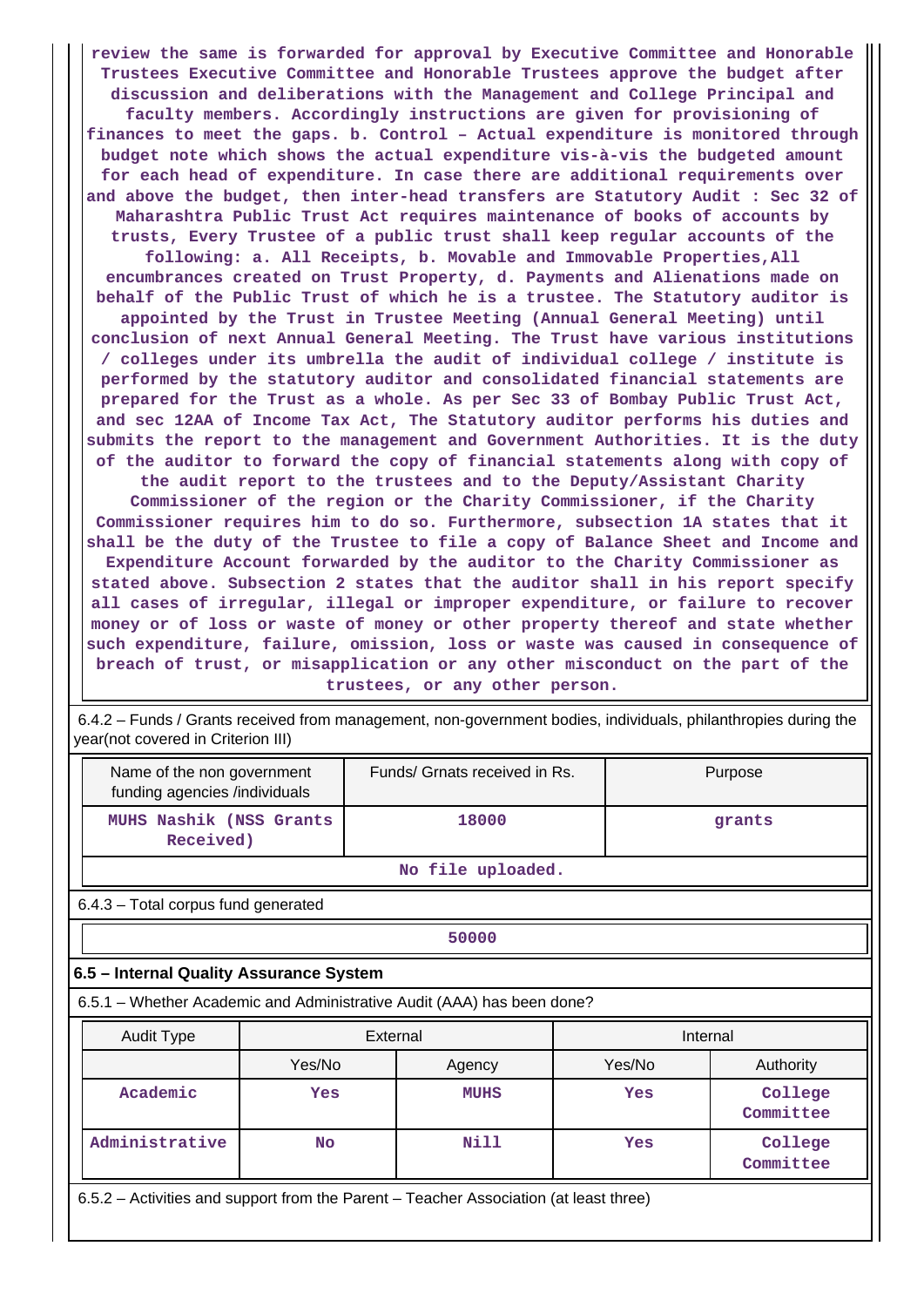|                                                                                                                                         | 1. Fun Food event. 2. Parent-Teacher Meeting 3. Online Interaction. |  |                            |                      |     |                    |    |                           |  |
|-----------------------------------------------------------------------------------------------------------------------------------------|---------------------------------------------------------------------|--|----------------------------|----------------------|-----|--------------------|----|---------------------------|--|
| 6.5.3 – Development programmes for support staff (at least three)                                                                       |                                                                     |  |                            |                      |     |                    |    |                           |  |
| 1. Training for the use of MS excel. 2. Orientation regarding Dalnet. 3.<br>Communication skills training.                              |                                                                     |  |                            |                      |     |                    |    |                           |  |
| 6.5.4 - Post Accreditation initiative(s) (mention at least three)                                                                       |                                                                     |  |                            |                      |     |                    |    |                           |  |
| 1. Separate Budget for UG PG education. 2. Teachers incentives for Faculty<br>development Programme. 3. Institutional Book Bank Scheme. |                                                                     |  |                            |                      |     |                    |    |                           |  |
| 6.5.5 - Internal Quality Assurance System Details                                                                                       |                                                                     |  |                            |                      |     |                    |    |                           |  |
| a) Submission of Data for AISHE portal<br>Yes                                                                                           |                                                                     |  |                            |                      |     |                    |    |                           |  |
|                                                                                                                                         | b) Participation in NIRF                                            |  |                            |                      |     | No                 |    |                           |  |
|                                                                                                                                         | c)ISO certification                                                 |  |                            |                      |     | Yes                |    |                           |  |
|                                                                                                                                         | d)NBA or any other quality audit                                    |  |                            |                      |     | No                 |    |                           |  |
| 6.5.6 - Number of Quality Initiatives undertaken during the year                                                                        |                                                                     |  |                            |                      |     |                    |    |                           |  |
| Year                                                                                                                                    | Name of quality<br>initiative by IQAC                               |  | Date of<br>conducting IQAC | <b>Duration From</b> |     | <b>Duration To</b> |    | Number of<br>participants |  |
| 2019                                                                                                                                    | Nill                                                                |  | Nill                       | Nill                 |     | Nill               |    | <b>Nill</b>               |  |
|                                                                                                                                         |                                                                     |  |                            | View File            |     |                    |    |                           |  |
| <b>CRITERION VII - INSTITUTIONAL VALUES AND BEST PRACTICES</b>                                                                          |                                                                     |  |                            |                      |     |                    |    |                           |  |
| 7.1 - Institutional Values and Social Responsibilities                                                                                  |                                                                     |  |                            |                      |     |                    |    |                           |  |
| 7.1.1 – Gender Equity (Number of gender equity promotion programmes organized by the institution during the<br>year)                    |                                                                     |  |                            |                      |     |                    |    |                           |  |
| Title of the<br>programme                                                                                                               | Period from<br>Period To<br>Number of Participants                  |  |                            |                      |     |                    |    |                           |  |
|                                                                                                                                         |                                                                     |  |                            |                      |     | Female             |    | Male                      |  |
| Fitness<br>Programme<br>(Sankranti)                                                                                                     | 20/01/2020                                                          |  |                            | 20/01/2020           |     | 75                 |    | 8                         |  |
| World Cancer<br>04/02/2020<br>Day                                                                                                       |                                                                     |  |                            | 04/02/2020           |     | 51                 |    | 10                        |  |
| World Women's<br>08/03/2020                                                                                                             |                                                                     |  | 08/03/2020                 |                      | 102 |                    | 28 |                           |  |

7.1.2 – Environmental Consciousness and Sustainability/Alternate Energy initiatives such as:

**Day**

Percentage of power requirement of the University met by the renewable energy sources

**Percentage of power requirement of the University met by the renewable energy sources ?Energy conservation: ?Use of renewableenergy ?Waterharvesting ?Checkdamconstruction ?EffortsforCarbonneutrality ?Plantation ?Hazardouswaste management ?E-wastemanagement ? Energy conservation : • Class rooms and labs are designed in such a way that natural lighting and ventilation are provided. • Glass windows are provided to allow natural light in the class room whenever required. • Switching off/ unplugging fans, lights, air conditions, computers, printers, and electrical and electrical equipment when not in use. ? Useofrenewableenergy: • Solar water heater is installed in Girls boys hostel**

**for Hot Water. • Solar lamps are installed on the streets inside the campus. ? Waterharvesting:- • There are enough open space and mud paths to harvest the rain waters. • There is enough extent plantation to reduce evaporative loss and**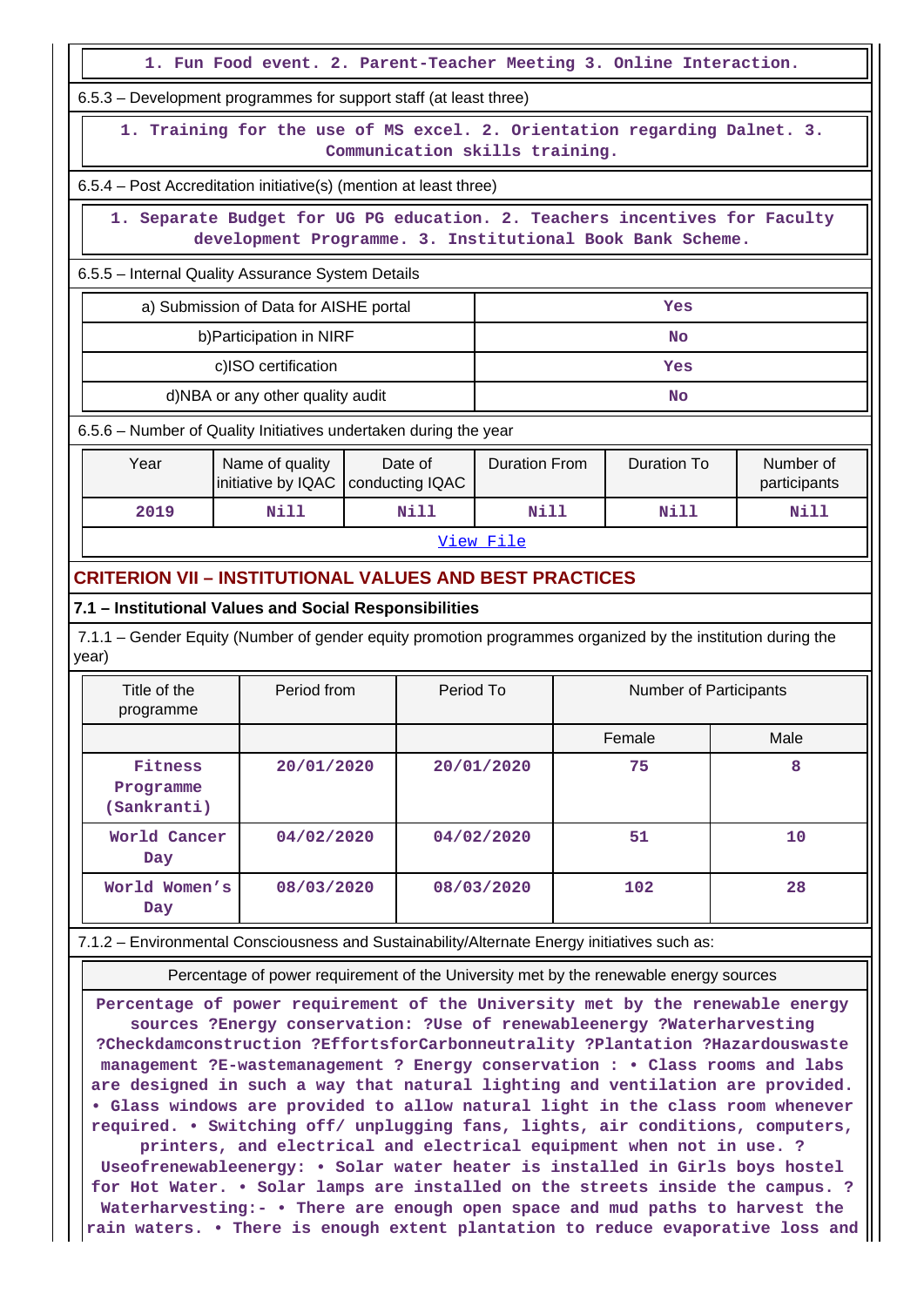**soil erosion. • Strom water gutters of 3250 meters are constructed to drain the rain water into the check dams. ? Checkdamconstruction • There are 4 check dams constructed the campus for water storage seepage. ? EffortsforCarbonneutrality • The college has been nurturing a large number of plants and trees which can absorb carbon dioxide. ? Plantation • There are about 6000 trees with wide branches on the campus. Different plants are nurtured with care. • The institute observes world environment day by tree plantation. Hazardouswaste management • Segregation of waste into wet, dry, biodegradable, e- waste and hazardous, and color coding of waste is done. Waste water from Labs, OT, Laundry, Hostels and Quarters is recycled using four stage STP unit and 75 of water is reused for landscaping. • Organic waste of the campus ( waste food from hostels, mess, staff quarters, hospital and bio waste of trees and plants) is decomposed and converted fertilizers • Parent hospital has a MoU with Bio Clean Systems Private Limited which is an authorized agency by MPCB for collection of biohazardous waste. • In house Incinerator is used for disposal of non-hazardous dry waste • Use of plastics bags are discouraged within the premises of the college. • Crockery and broken glassware of any sort is considered hazardous waste and are disposed appropriately. ? E waste management : • Non-working computersspare parts are donated to ITI institute as a study material for the students. • Refilling of cartridge is done outside the campus.**

7.1.3 – Differently abled (Divyangjan) friendliness

| Item facilities     | Yes/No | Number of beneficiaries |
|---------------------|--------|-------------------------|
| Physical facilities | Yes    | Nill                    |
| Provision for lift  | Yes    | Nill                    |
| Ramp/Rails          | Yes    | Nill                    |
| <b>Rest Rooms</b>   | Yes    | Nill                    |

7.1.4 – Inclusion and Situatedness

| Year                                                                                              | Number of<br>initiatives to<br>address<br>locational<br>advantages<br>and disadva<br>ntages | Number of<br>initiatives<br>taken to<br>engage with<br>and<br>contribute to<br>local<br>community | Date                | Duration | Name of<br>initiative         | <b>Issues</b><br>addressed                                             | Number of<br>participating<br>students<br>and staff |  |
|---------------------------------------------------------------------------------------------------|---------------------------------------------------------------------------------------------|---------------------------------------------------------------------------------------------------|---------------------|----------|-------------------------------|------------------------------------------------------------------------|-----------------------------------------------------|--|
| 2019                                                                                              | $\mathbf 1$                                                                                 | $\mathbf{1}$                                                                                      | 19/07/2<br>019      | 30       | Active<br>aging<br>programme  | Physical<br>in<br>activity<br>resulting<br>in aging<br>process         | 10                                                  |  |
| 2020                                                                                              | $\mathbf{1}$                                                                                | $\mathbf{1}$                                                                                      | 20/02/2<br>020      | 4        | Diabetics<br>Screeing<br>camp | Impairm<br>ents Iden<br>tificatio<br>n associa<br>ted with<br>diabetes | 12                                                  |  |
| No file uploaded.                                                                                 |                                                                                             |                                                                                                   |                     |          |                               |                                                                        |                                                     |  |
| 7.1.5 - Human Values and Professional Ethics Code of conduct (handbooks) for various stakeholders |                                                                                             |                                                                                                   |                     |          |                               |                                                                        |                                                     |  |
|                                                                                                   | <b>Title</b>                                                                                |                                                                                                   | Date of publication |          |                               | Follow up(max 100 words)                                               |                                                     |  |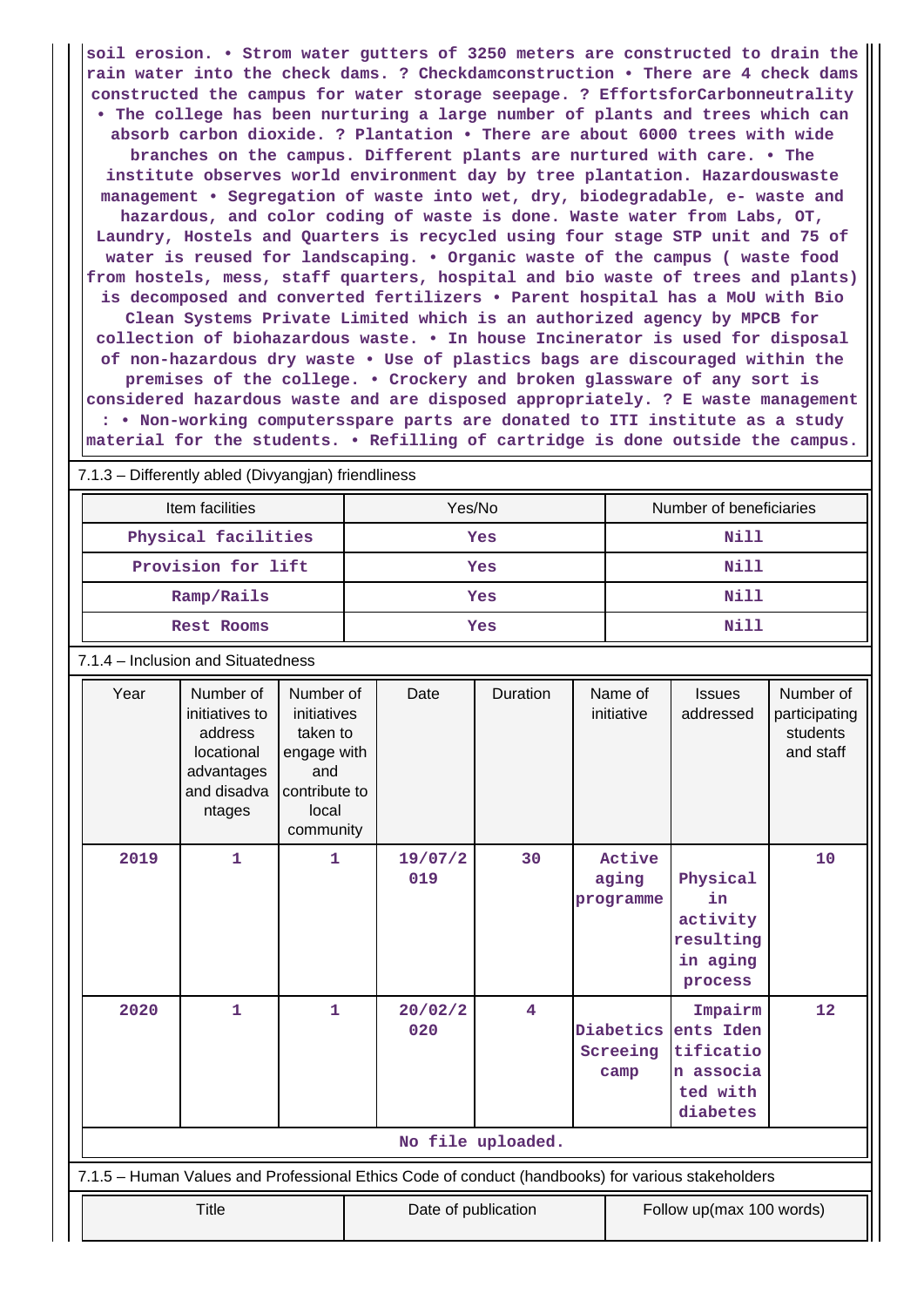| Code of conduct for UG<br>students, Teaching and<br>Non-teaching staffs               | 01/07/2019 | This rule book is meant<br>for students to<br>understand various rules<br>procedure in the<br>institute with regard to<br>leave policy attendance<br>policy, examination<br>policy, joining for<br>higher classes no dues<br>policy |
|---------------------------------------------------------------------------------------|------------|-------------------------------------------------------------------------------------------------------------------------------------------------------------------------------------------------------------------------------------|
| $\sqrt{716}$ $\sim$ Activities conducted for promotion of universal Values and Ethics |            |                                                                                                                                                                                                                                     |

### $\cdot$  Activities conducted for promotion of universal Values and Ethics

| Activity          | Duration From | Duration To | Number of participants |  |  |  |  |  |
|-------------------|---------------|-------------|------------------------|--|--|--|--|--|
| Inform consent    | 03/03/2020    | 03/03/2020  |                        |  |  |  |  |  |
| No file uploaded. |               |             |                        |  |  |  |  |  |

### 7.1.7 – Initiatives taken by the institution to make the campus eco-friendly (at least five)

 **The institute conducts Green audit of its campus facilities.The parent trust campus is regularly inspected by Maharashtra Pollution Control Board(MPCB) accordingly steps are taken. • As per town planning rules, ratio of 30:70 needs is followed for various civil work in the campus. Accordingly, Construction is done over the 30 of the area in the campus of the area is left for landscaping. • The following points highlight the commitment of the intuition towards ecofriendly campus: • The college well maintained green pockets • College has organized several awareness programs about usage of plastics, water, conservation, clean and green campus etc. • College is covered with over 700**

**big trees aged about 20-30 years.**

### **7.2 – Best Practices**

7.2.1 – Describe at least two institutional best practices

 **BEST PRACTICES-1 1. Title of Practice- College App. 2. Goal- The goal of this app is to provide authentic, official common platform for students teaching staff for exchange of information related to academic, cocurricular activities. 3. Context- The course is divided in four undergraduate Year 6 months of Internship two Post graduate year. The teaching staff is common for all. Parents are the major stakeholders in this process of education who needs to be informed on regular basis, so that corrective measures if any are also taken at their end. Hence this app is developed which facilitates exchange of information among students, teachers Parents. The practice- The college app. works by providing log in ids password to each stakeholder. Teachers are instructed to fill in the information related to daily time table, student's attendance, their marks in class tests, Terminal Preliminary examinations, patient statistics, PG Activity schedules, assignment submission. Administrative section fill up the information related to student's fees, electronic attendance, each student needs to relay for leave through this app. which needs prior sanction from year co-ordinator. Students can login through their view the required information under different readings Parents can also login through their ID access the information related to their child from his attendance to performance. Accordingly parent can take corrective action, if desired. Evidence of success- The yearly usage statistics reveals that each year more members of students Parents have been using the App. Parents awareness about their children progress has increased. So there are less number of enquires to year co-ordinators. Time is saved the data for minimum 5 year is stored for future use. Consolidated report can be prepared easily saving time. 4. Problems Encountered Recourses required- Purchasing an App is a costly affair which needs management permission. After 4-5 sounds of discussions**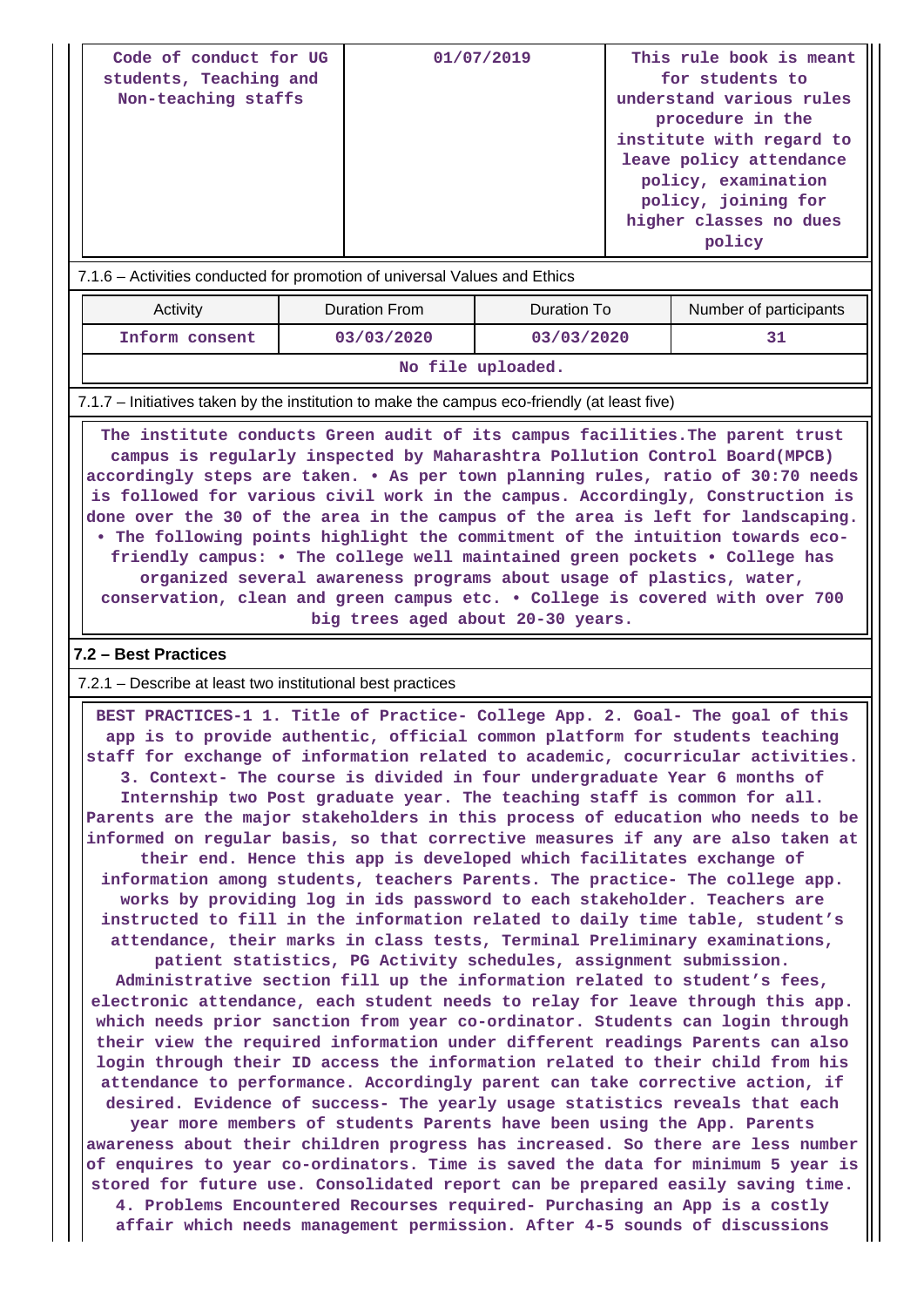**demonstrations over the period of 4-5 months, the App. was installed Second challenge was to motivate parents, staff students. After regular repeated instructions for more than another 6 months this app was finally installed in 90 of stakeholders more than 70 are using it now. BEST PRACTICE- 2 1. Title of Practice- Feedback Mechanism- 2. Goal- To collect honest transparent feedback from students, teachers, parents, alumni and patients about the experience at institute. To analyse the responses prepare summary areas of improvement. 3. The context- In order to improve quality of education it is necessary that the**

**areas of concern are identified. This can only be done by involving all stakeholders so that each one gives opinion from their own perspective which authorities may also fail to explore at times. Hence yearly feedback is taken from students about institution teachers, from parents, from alumni. Feedback**

**in taken from patients on a regular basis response are analysed every six monthly. 4. The practice- Feedback from proforma is prepared separately for each entity after a thorough discussion. It includes all aspects related to each stakeholder. It is administered at pre-defined schedule such as at the time of orientation programmes for UG PG students, Alumni Meet, Parent teacher Meet, Online Manual method are used interchangeably. However patients feedback is primarily collected manually. After collection of responses, is analysed a summary report is prepared discussed in monthly college Council meetings. Areas of concern are discussed and remedial measures are taken needed. 5. Evidence of success- Number of participants is one of the significant evidence of success since the stakeholders believe that their opinion matters corrective action is taken. More number of responses are received each year. Few policy decisions have been taken which has resulted in positive impact. 6. Problems Encountered resourse required- Switching from manual to online mode required technical extractive. "Institute has developed its own mechanism for online feedback collection. Giving instructions to stakeholders to receive their responses in given time period is a challenge. Paper pen mechanism for the patient's feedback collection is the best way since many patients are not able to read volunteers needs to help them out**

 Upload details of two best practices successfully implemented by the institution as per NAAC format in your institution website, provide the link

#### **7.3 – Institutional Distinctiveness**

 7.3.1 – Provide the details of the performance of the institution in one area distinctive to its vision, priority and thrust in not more than 500 words

 **The institute has performed distinctively well in the area of Student learning and Community service Integration. Being placed in the rural area, institute has the advantages for community services in many aspects such as ease of transport, quicker communication, shorter distances between the target areas and institute, availability of vehicles etc. The integration has been achieved through following measures 1.Outreach activities – Institute has collaboration with local NGOs and industrial set ups where students are deputed in rotation posting for assessing and treating these inmates and employees. Under supervision of a staff, students are taught about different aspects of assessment and treatment with limited resources available at the spot. Students also learn about communication skills as these inmates also needs to be explained about various aspects of physiotherapy, in their local language, in a simple way. 2.Pragati Pustak – It is a project which the institute has launched since 2016. A progress card in the pictorial form and local language is prepared for the village parents giving information about the developmental milestones in a child from 3 months to 24 months. Interns and Post graduate students are posted at the rural health center of nearby villages on the day of immunization. Under supervision of staff, parents of children who come for**